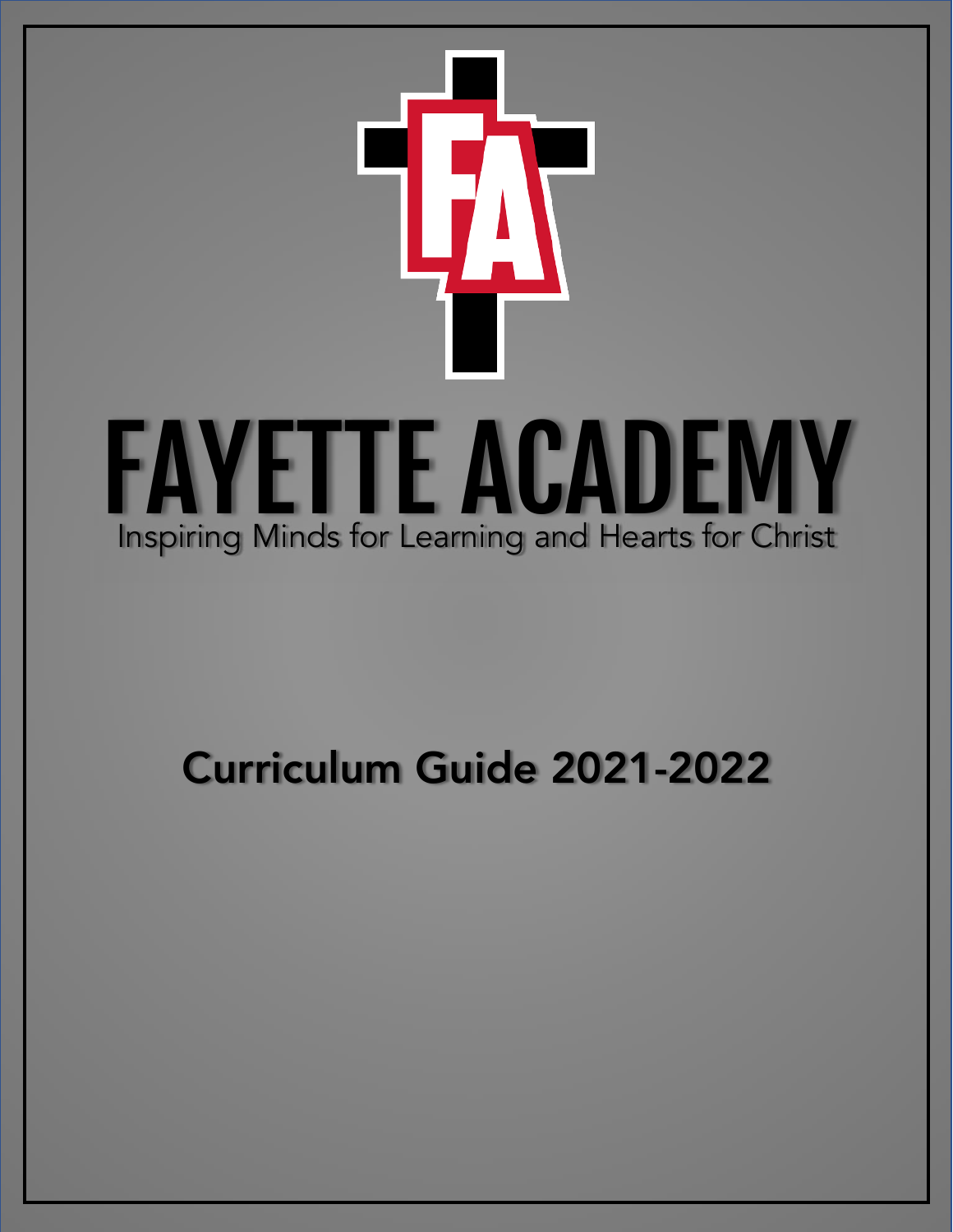## **GENERAL INFORMATION**

### **ACT**

Graduation requirements include a student ACT score on file with Fayette Academy. This can be accomplished by entering in our school code (432-143) when registering for these tests.

## **GRADUATION REQUIREMENTS**

4 credits English 4 credits Mathematics 4 credits Social Studies, including World History or Geography, US History, Government, Economics, & Bible 3 credits Science, including Biology and Chemistry 2 credits Foreign Language 1 credit Business, including Computer I and Personal Finance 1 credit Lifetime Wellness 1 credit Fine Art 5 credits Electives \*Class of 2023: 6 electives required \*\*Class of 2024: 7 electives required

## **GRADUATING WITH HONORS**

Students who wish to graduate with honors must complete five honors courses and two courses for college credit. Students must also maintain a 3.5 grade point average for Cum Laude honors, 4.0 grade point average for Magna Cum Laude honors, or 4.5+ grade point average for Summa Cum Laude honors. Valedictorian and Salutatorian candidates must have attended Fayette Academy for three years. All honors, dual, and advanced course credits must be earned at Fayette Academy.

## **HONORS/AP CLASS ADMISSION**

Placement in all AP, Dual Enrollment, and Honors courses is determined by prerequisite course grades, standardized test scores, teacher recommendation, and attendance.

Any student currently enrolled in an honors course who wants to continue in honors for that subject matter, must have an overall A or B average in that current honors course, a signature of recommendation from current honors teacher, and parent signature of approval. Any student currently enrolled in an honors course who wants to move to an AP course must have an A in the prerequisite course, a signature of recommendation from current honors teacher, parent signature of approval, and excellent attendance.

Any student currently enrolled in a traditional course who wants to take an honors course in that same subject matter, must have an overall A average in that current traditional course, signature of recommendation from current traditional teacher, and parent signature of approval.

Higher level math courses have specific math grade point average and ACT math sub-score requirements in addition to the previously stated requirements.

## **DUAL ENROLLMENT CLASS ADMISSION**

Dual enrollment courses are available to juniors and seniors who have been a Tennessee resident for at least one year and have maintained a 3.0 unweighted grade point average. Fayette Academy is partnered with the University of Tennessee Martin to offer dual enrollment courses. For continuation in dual enrollment, students must have a 2.75 grade point average in their dual enrollment course. Dual enrollment courses are free excluding the price of the textbook.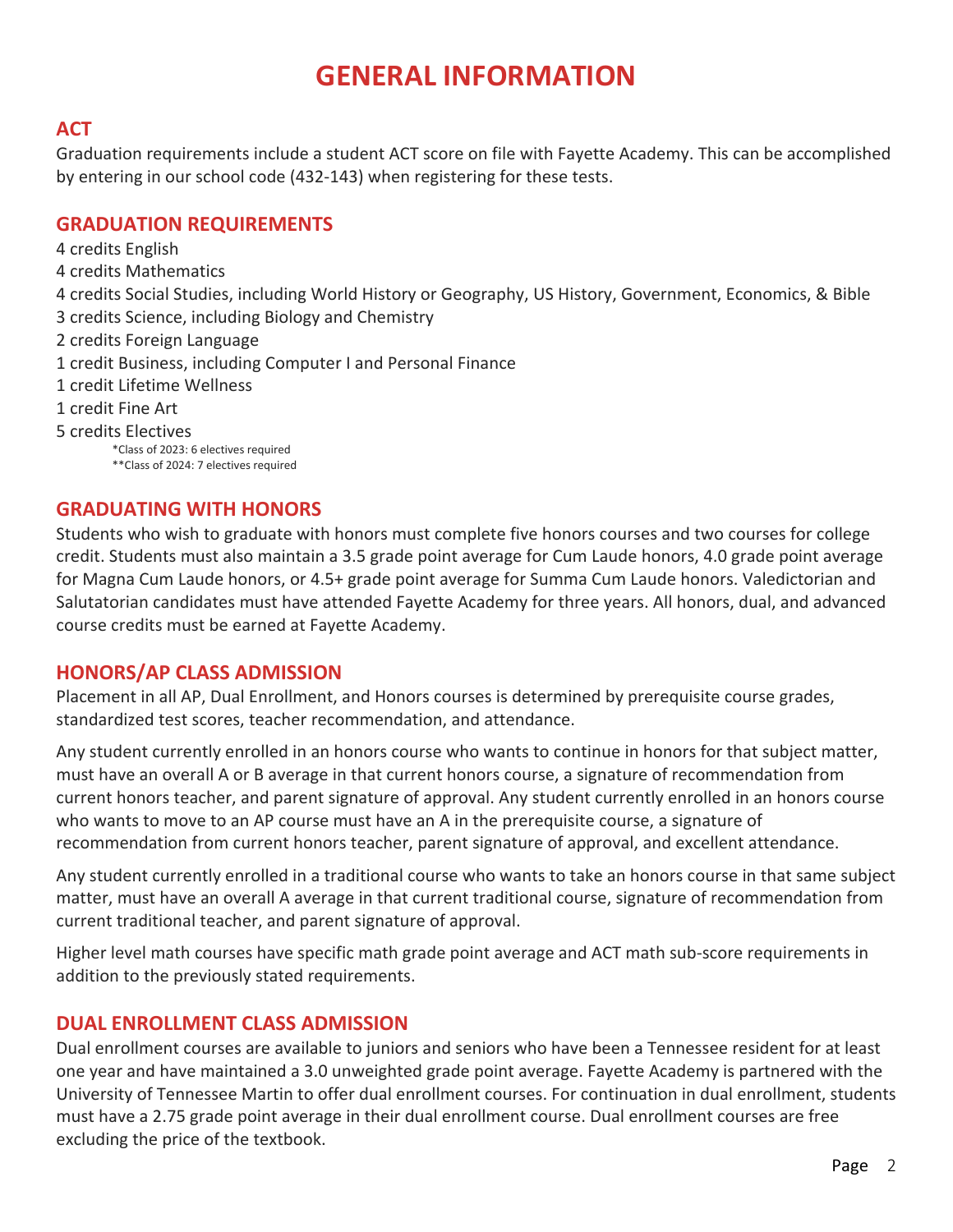Students may explore how their UT Martin dual enrollment course may transfer to another college or university by searching the 'transfer equivalency' agreements on the college/university of interests' website.

### *Application Procedures*

Please see UT Martin's Dual Enrollment website for important dates and deadlines.

- 1. Dual Enrollment Application: Applications are reviewed by UT Martin
- 2. Dual Enrollment TSAC Grant
- 3. Upon acceptance, student must register for the course in UT Martin's online portal
- 4. Students must submit a copy of their driver's license to the Upper School Counselor
- 5. Student must submit signed UT Martin Consent Form to the Upper School Counselor

## **AP TESTING**

Advanced Placement Classes are taught at a college level. All students are required to pay the testing fee and take the AP exam administered at the end of the course. Students receiving a score of 3, 4, or 5 on the AP exam may receive college credit at the discretion of the college/university.

College Board requires that students pay the AP examination fee by November 1. In the case of a student being removed from an AP course in January, approximately half of the AP examination fee could be refunded by the College Board. In the case of illness on test date, the AP Coordinator will attempt to reschedule the individual student's exam and the student must pay the College Board rescheduling fee. In the case of an inability to reschedule or unexcused test date absence, the student will not be refunded the exam fee by the College Board and the student must take a final exam from the course instructor to serve as one-fifth of the student's semester grade.

Students may explore how college or universities award course credit regarding the AP exam scores by searching the College Boards website.

## **DROPPING/ADDING CLASSES**

To process a schedule change, students in grades 9-12 must submit a Schedule Change Request Form to the Upper School Counselor within the first five (5) days of any semester. Approval of changes is contingent upon the change requested being logistically possible, class size availability, and change does not jeopardize graduation requirements.

After the first five (5) days of the any semester, changes in a student's schedule are granted based on academic concerns. Schedule changes may be recommended by parents, administrators, teachers, and/or counselors will be completed pending Head of School approval.

If a Course Change is granted, the student's grade and attendance from the previous course will transfer to the new course.

If a student drops below a B semester average in a Dual Enrollment or Advanced Placement course, the student may be removed from the course during the second semester and placed in the equivalent traditional course.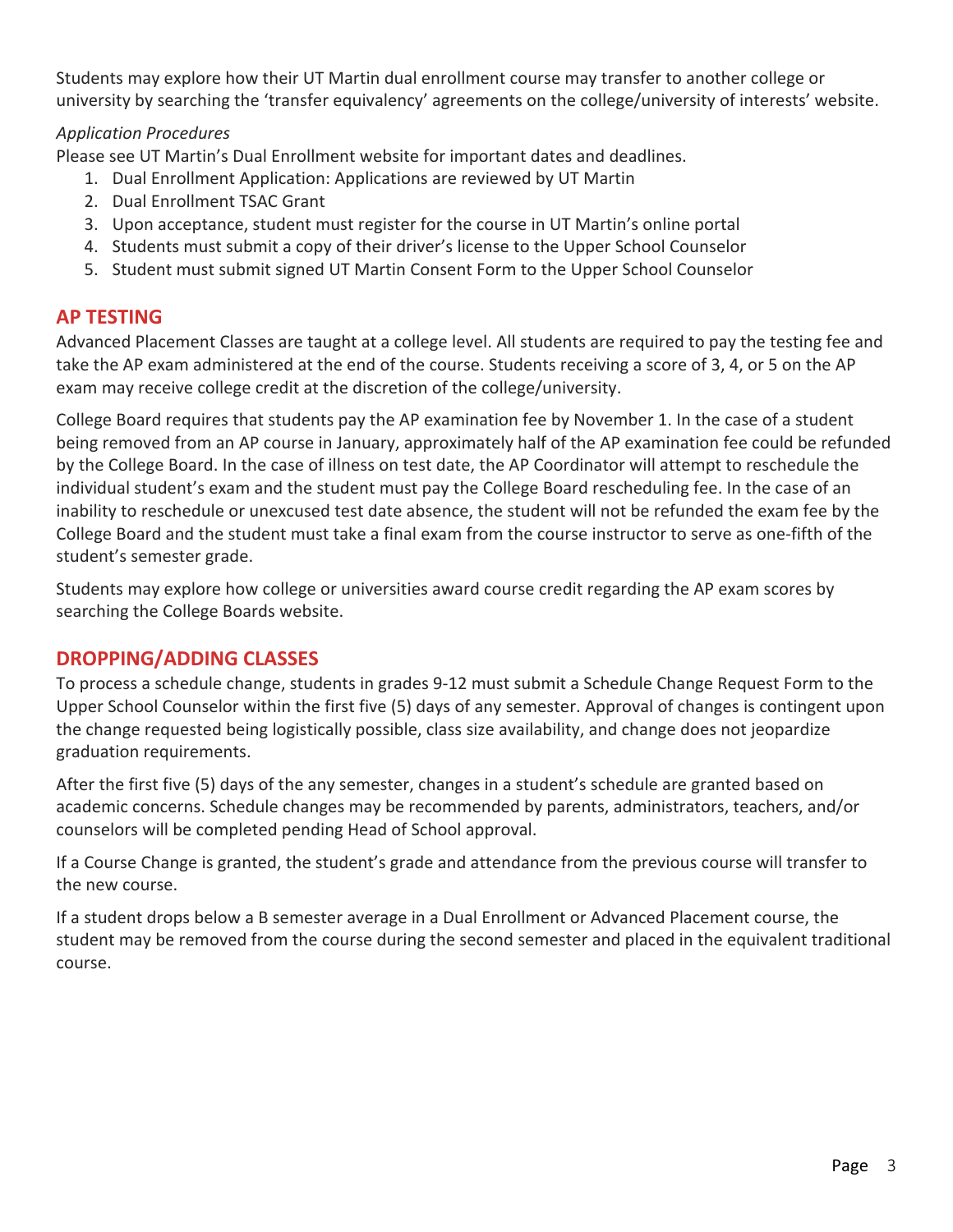## Curriculum Map

*This map shows the yearly advancement of core courses for graduation requirements. The list is not inclusive of elective courses.* 

|                            | gth                                                                                | 10 <sup>th</sup>                                                      | 11 <sup>th</sup>                                                                                                                        | 12 <sup>th</sup>                                                                                             |
|----------------------------|------------------------------------------------------------------------------------|-----------------------------------------------------------------------|-----------------------------------------------------------------------------------------------------------------------------------------|--------------------------------------------------------------------------------------------------------------|
| <b>English</b>             | English I<br>English I Honors                                                      | English II<br>English II Honors                                       | English III<br>English III Honors<br>AP English Language                                                                                | English IV<br>English IV Honors<br>AP English Literature                                                     |
| <b>Mathematics</b>         | Algebra I<br>Algebra I Honors<br>Geometry<br>Geometry Honors                       | Geometry<br><b>Geometry Honors</b><br>Algebra II<br>Algebra II Honors | Algebra II<br>Algebra II Honors<br>Pre-Calculus<br><b>Pre-Calculus Honors</b><br><b>Dual Enrollment College</b><br>Algebra/Trigonometry | Algebra III<br>Pre-Calculus<br>Pre-Calculus Honors<br><b>Dual Enrollment College</b><br>Algebra/Trigonometry |
| <b>Science</b>             | Biology<br><b>Biology Honors</b>                                                   | Chemistry<br><b>Chemistry Honors</b>                                  | Anatomy & Physiology<br>Anatomy & Physiology<br>Honors<br><b>Forensic Science</b><br>Physics Honors<br>AP Biology                       |                                                                                                              |
| <b>Social Studies</b>      | <b>Bible</b>                                                                       | World History<br>World History Honors<br>AP World History             | <b>US History</b><br>AP US History                                                                                                      | Government<br>AP Government<br>Economics                                                                     |
| <b>Foreign Language</b>    | Spanish I<br>Spanish I Honors                                                      | Spanish II<br>Spanish II Honors                                       | Spanish III Honors                                                                                                                      | Dual Enrollment Spanish                                                                                      |
| <b>Business/Technology</b> | <b>Computer Applications</b>                                                       |                                                                       |                                                                                                                                         | Personal Finance                                                                                             |
| <b>Fine Arts</b>           | Art I<br>Band<br><b>Performing Arts</b><br>Audio & Production<br>Lifetime Wellness |                                                                       |                                                                                                                                         |                                                                                                              |
| <b>Physical Education</b>  |                                                                                    |                                                                       |                                                                                                                                         |                                                                                                              |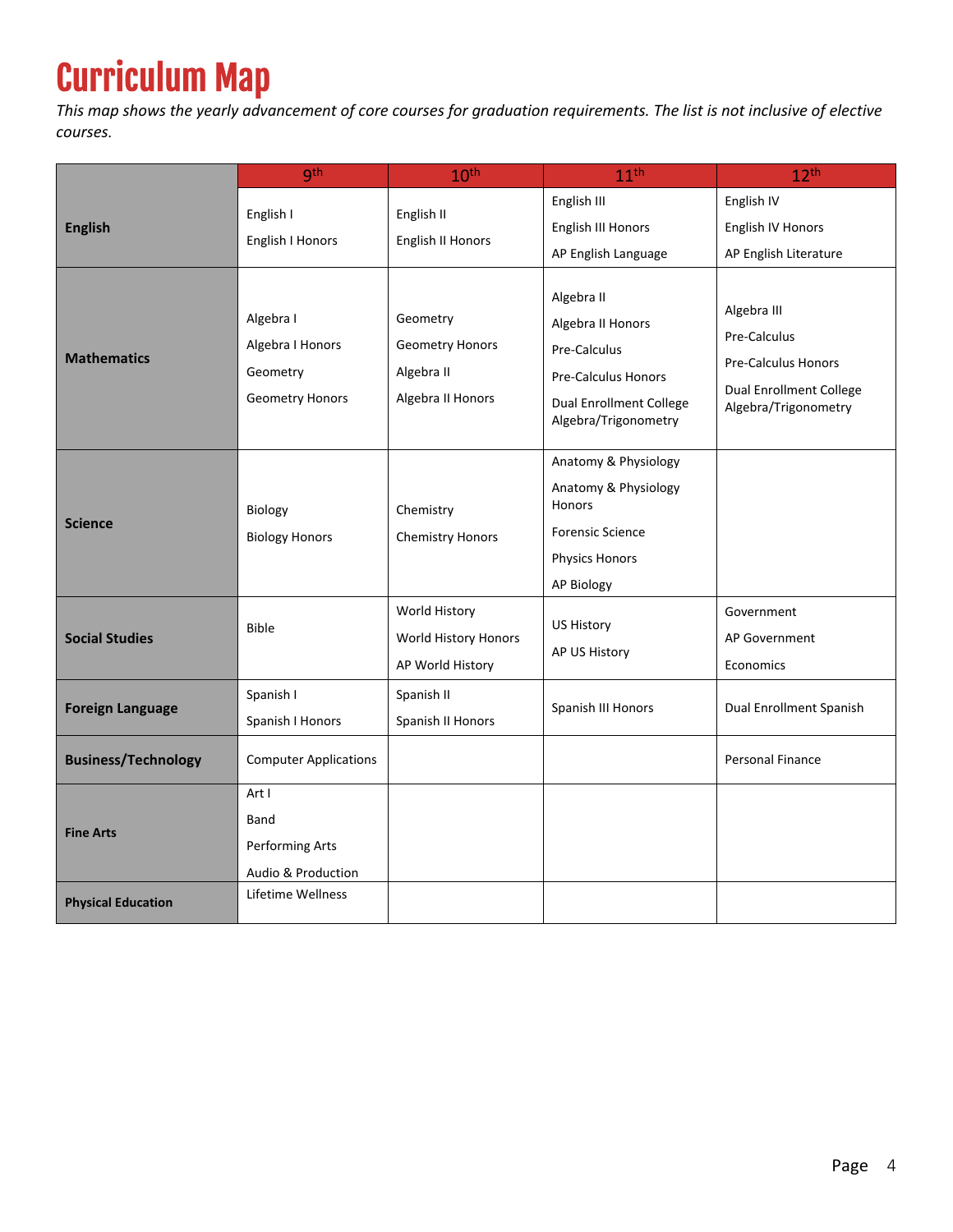## **Table of Contents**

**English 6-7** 

**Mathematics 8-9** 

> **Science 10-11**

**Social Studies 12-14**

**Foreign Language 15-16**

**Business and Technology 17-18**

> **Fine Arts 19-20**

**Physical Education 21**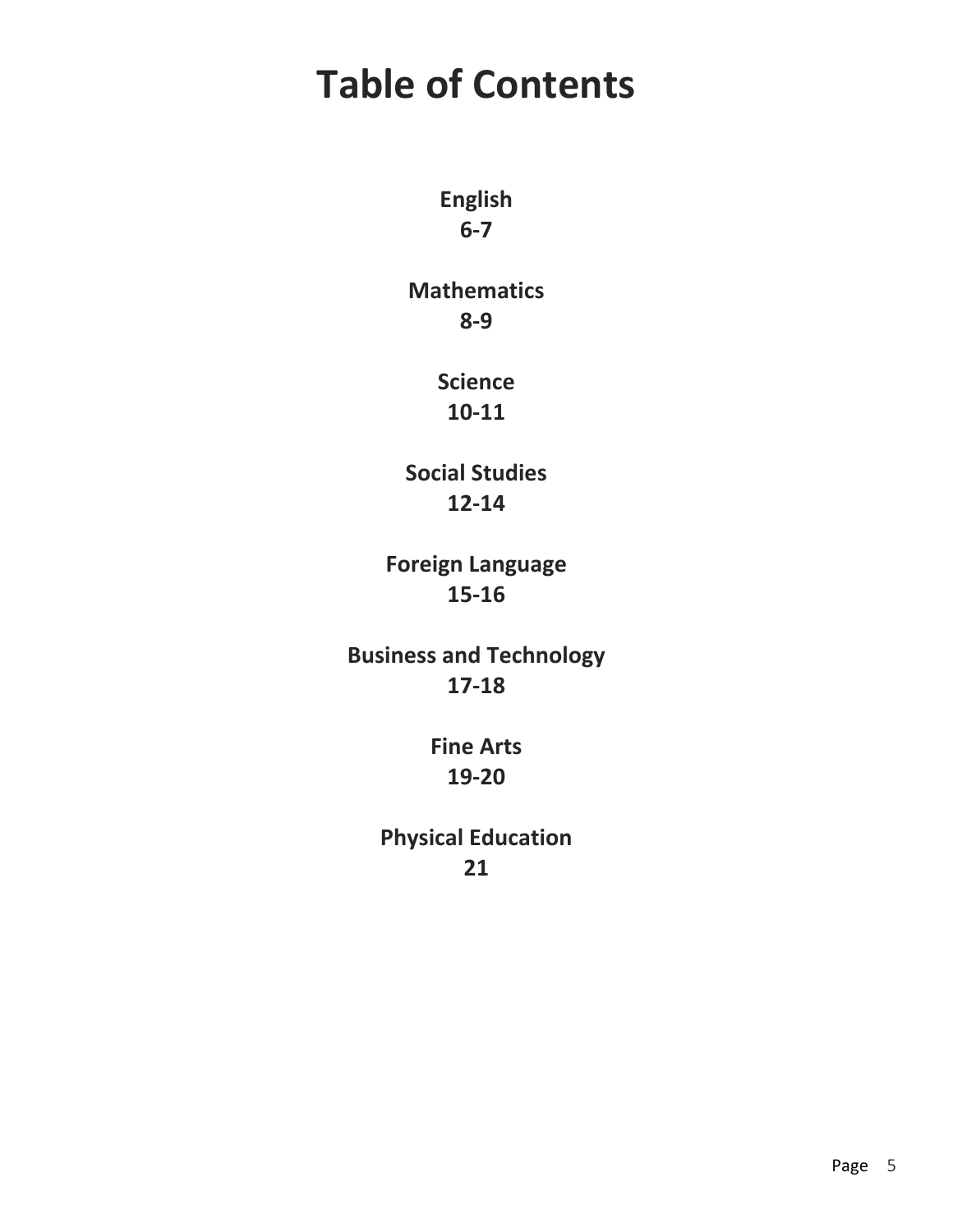*The following courses may be offered at Fayette Academy for the 2021-2022 school year. Please review the items on the following pages to better understand the course descriptions and requirements. All Honors, Dual Enrollment, and Advanced Placement courses require a teacher recommendation, excellent attendance, parent signature, and an A average in a traditional prerequisite course or an A or B average in the prerequisite Honors course. Students must enroll in at least six (6) academic courses per year.*

## ENGLISH

*4 credits required for graduation*

### **ENGLISH I**

In freshman English, the major concentrations are the understanding and application of grammatical concepts, literary analysis, and composition. There is a variety of reading in freshman English including short stories, poetry, drama, and novels. These texts will serve as anchors for grammar and writing lessons. Weekly vocabulary words will be used to enhance essay writing and clarify meaning in reading assignments. Prerequisites: None 1 credit notice and Grade 9 1 credit notice and 1 credit notice and 1 credit

#### **ENGLISH I HONORS**

In freshman English, the major concentrations are understanding and application of grammatical concepts, literary analysis, and composition. There is a variety of reading in freshman English including short stories, poetry, drama, and novels. These texts will serve as anchors for grammar and writing lessons. Weekly vocabulary words will be used to enhance essay writing and clarify meaning in reading assignments. The honors class will read more novels, discuss more authors, have enhanced writing assignments, and move at a more challenging pace. Prerequisites: none and a set of the Grade 9 1 credit of the Grade 9 1 credit 1 credit

#### **ENGLISH II**

The course is designed to present Modern World Literature from the Christian perspective that God is the Creator both of man and of his abilities to perceive, evaluate, and communicate information. This course is also based upon five fundamental skills: vocabulary, grammar, literature, speaking, and writing. Course material and activities will be taught from a Christian perspective to enhance these five areas. Students will utilize the skills from English I in this class as they begin learning to write research essays and papers. Prerequisites: English I Grade 10 Grade 10 1 credit

#### **ENGLISH II HONORS**

This course will explore Classical and Contemporary World literature, specifically quest literature, in order to enhance their understanding of life and the need for heroism as they unlock the mysteries that confront each of us in our daily lives. Students grapple with issues within the text that generate thought-provoking questions and topics for discussion and research, while honing their skills in close analysis, effective writing, and articulate speech. Students continue to build on their vocabulary, grammar, usage, and mechanics skills with an in-depth study of sentence analysis and structure, agreement, and punctuation. Prerequisites: English I and the Crack of Grade 10 and the Credit 1 credit is not a 1 credit

#### **ENGLISH III**

In *Survey of American Literature*, students deepen their capacity for discerning the distinct types, as well as the diversity and commonalities, of different national voices by examining the various origins of their own voices distinctly American voices from the early 19th century to the present. Through the study of the works of major writers of the past 200 years, including Thoreau, Fitzgerald, Emerson, Dickinson, and O'Brien, students learn to ask essential questions of literature that will fuel them as lifelong learners. The course guides them to more informed, interactive, and inferential reading and to more sophisticated methods of critical thinking, imaginative perception, writing, and discussion. In addition to building their research abilities, students refine their oral and technologically assisted presentation skills and learn to clarify their own thinking and voices through critical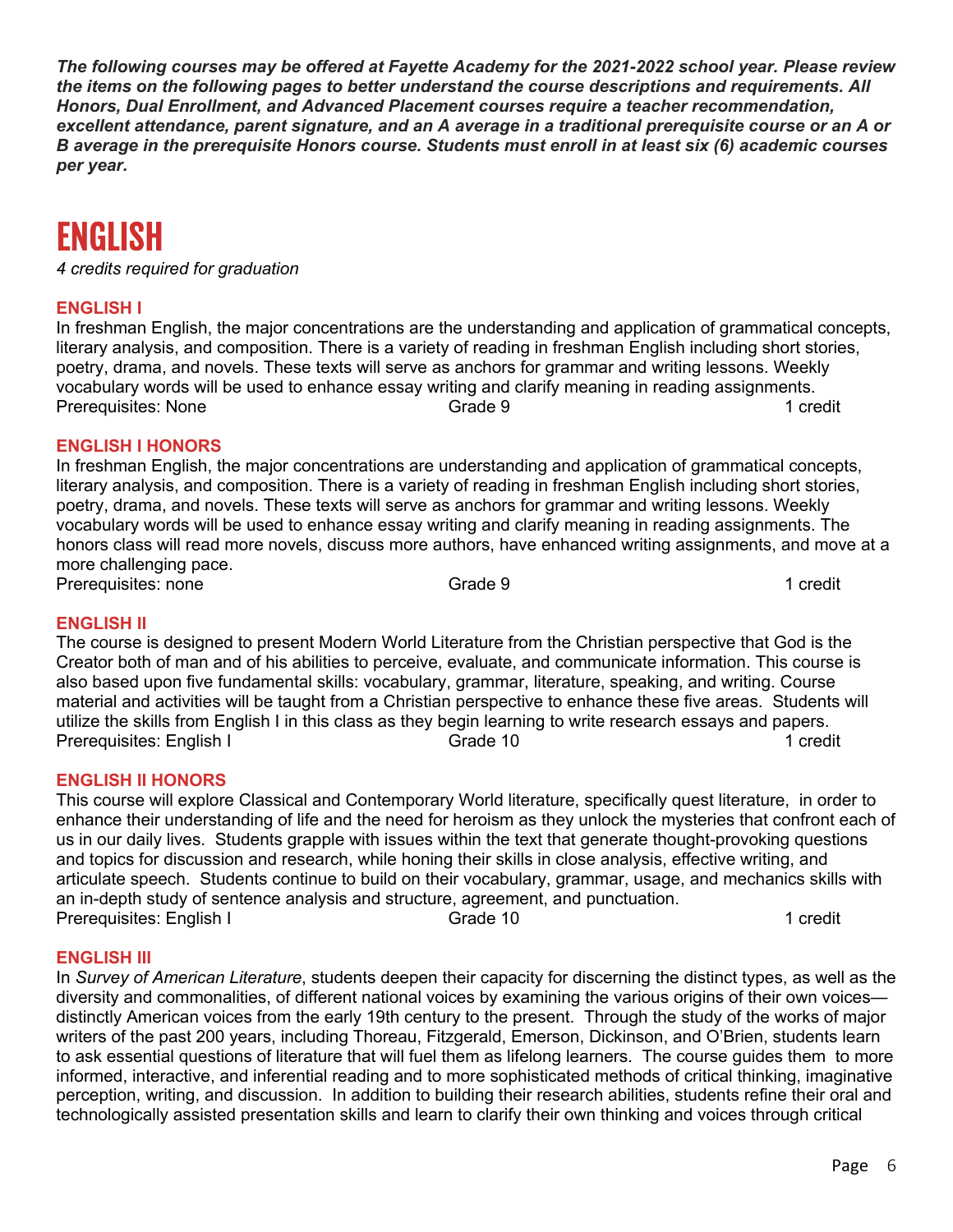| class.<br>Prerequisites: English II | Grade 11                                                                                                            | 1 credit |
|-------------------------------------|---------------------------------------------------------------------------------------------------------------------|----------|
|                                     |                                                                                                                     |          |
| <b>ENGLISH III HONORS</b>           |                                                                                                                     |          |
|                                     | In Survey of American Literature, students deepen their capacity for discerning the distinct types, as well as the  |          |
|                                     | diversity and commonalities, of different national voices by examining the various origins of their own voices—     |          |
|                                     | distinctly American voices from the early 19th century to the present. Through the study of the works of major      |          |
|                                     | writers of the past 200 years, including Thoreau, Fitzgerald, Hurston, Emerson, Dickinson, and O'Brien,             |          |
|                                     | students learn to ask essential questions of literature that will fuel them as lifelong learners. The course guides |          |
|                                     | them to more informed, interactive, and inferential reading and to more sophisticated methods of critical           |          |
|                                     | thinking, imaginative perception, writing, and discussion. In addition to building their research abilities,        |          |
|                                     | students refine their oral and technologically assisted presentation skills and learn to clarify their own thinking |          |

Prerequisites: English II and the Crack of Grade 11 and the Credit of Teredit and Teredit and Teredit

analysis, discussion, and essay writing. Pacing and sequencing in this course are modified for a standard

### **AP ENGLISH LANGUAGE AND COMPOSITION**

and voices through critical analysis, discussion, and essay writing.

In this introductory college-level course, students read and carefully analyze a broad and challenging range of nonfiction prose selections, deepening their awareness of rhetoric and examining how language works. Through close reading and frequent writing, students develop their ability to work with language and text with a greater awareness of purpose and strategy, while strengthening their own composing abilities. Course readings feature expository, analytical, personal, and argumentative texts from a variety of American authors and historical contexts. Students enrolled in AP Language and Composition must take the AP Language and Composition test from College Board in May and pay the fee set by College Board. Prerequisites: English II Grade 11 Credit Grade 11

#### **ENGLISH IV**

This is a survey course in British literature. Students will be assigned reading for which they are responsible and will take additional notes in class. These notes will relate to their assigned reading and will be included on tests. The students will work independently. Students will take unit tests, write in-class timed essays, and write a research paper. They will have weekly vocabulary tests and reading assignments. Interwoven with the literature will be grammar tests. Prerequisites: English III Grade 12 Grade 12 1 credit

#### **ENGLISH IV HONORS**

This course examines the origins of world literature from 5th century Anglo-Saxons to Shakespeare to contemporary prose that span the globe. Students will engage with complex prose that expose the human condition and that pose some of the most important questions as to the very existence of mankind. Prerequisites: English III and the Crack of Grade 12 and the Credit 1 credit and 1 credit

#### **AP ENGLISH LITERATURE**

AP English Literature and Composition is an introductory college-level literary analysis course. Students cultivate their understanding of literature through reading and analyzing texts as they explore concepts like character, setting, structure, perspective, figurative language, and literary analysis in the context of literary works from a global perspective. The course consists of lecture, instructor-led discussions, group and independent work. In-class timed writings and out-of-class writings are frequently required. Students enrolled in AP English Literature must take the AP English Literature test from College Board in May and pay the fee set by College Board. Prerequisites: English III Grade 12 Grade 12 1 credit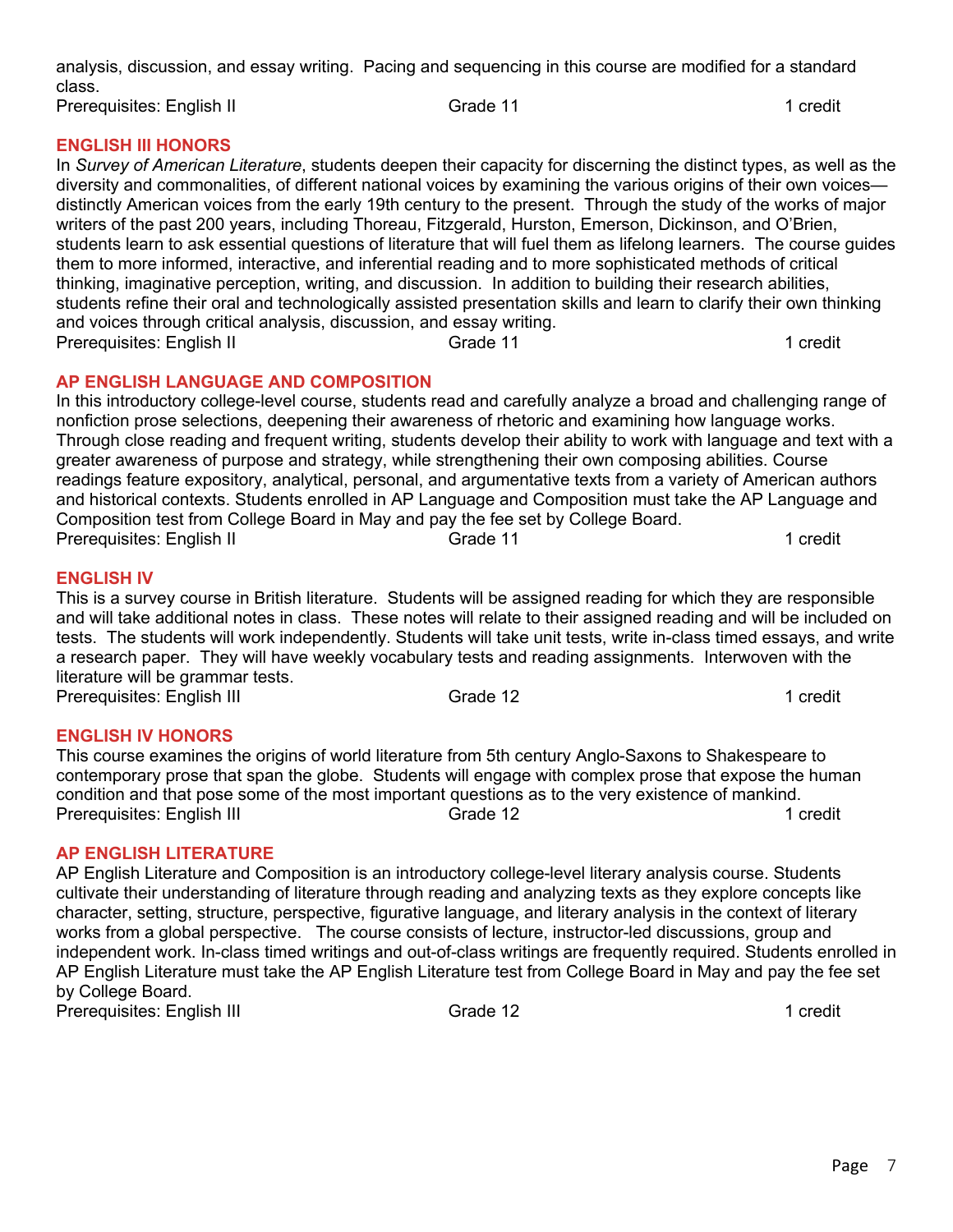Prerequisites: none example and the Grade 9 1 credit credit of the Magnus of the Grade 9 1 credit **ALGEBRA I HONORS** Students continue to build upon the foundation of math skills previously learned to expand the students' ability in math. Problem solving skills and abstract thinking skills are emphasized to help the students master any problems they may encounter. Algebra I is the building block for the remaining high school math classes and college math classes. Basic math operations are reviewed using more complicated problems to help the students and the teacher identify any weaknesses the students may have with these operations. A high emphasis is placed on the students' ability to solve for an unknown number and on the students' ability to apply rules and properties to a given problem. Prerequisites: none and a set of the Grade 9 1 credit control of the Magnus of the Magnus of the Magnus of the Magnus of the Magnus of the Magnus of the Magnus of the Magnus of the Magnus of the Magnus of the Magnus of the

**ALGEBRA I**

*4 credits required including Algebra I, Geometry, and Algebra II*

Students continue to build upon the foundation of math skills previously learned to expand the students' ability in math. Problem solving skills and abstract thinking skills are emphasized to help the students master any problems they may encounter. Algebra I is the building block for the remaining high school math classes and college math classes. Basic math operations are reviewed using more complicated problems to help the students and the teacher identify any weaknesses the students may have with these operations. A high emphasis is placed on the students' ability to solve for an unknown number and on the students' ability to apply rules and properties to a given problem.

MATHEMATICS

## **GEOMETRY**

Geometry focuses upon proofs and logical thinking. Topics includes constructions, trigonometry, triangles, polygons, and proportional reasoning related to points, lines, angles, shapes, and surfaces. Prerequisites: Algebra I Credit Communication Credit Grade 10 and Credit Credit Credit Credit

### **GEOMETRY HONORS**

Geometry focuses upon proofs and logical thinking. Topics includes constructions, trigonometry, triangles, polygons, and proportional reasoning related to points, lines, angles, shapes, and surfaces. Honors students can expect a more rigorous course of study including extensive proofs and analysis of various figures. Prerequisites: Algebra I Grade 9, 10 and Grade 9, 10 and Grade 9, 10 and Gredit

## **ALGEBRA II**

Algebra II extends the study of variables and equations to include various types of functions and the patterns they create. Topics include complex numbers, systems of equations, polynomials, logarithms, conic sections, radicals, and trigonometry. Prerequisites: Geometry and Communication of Grade 11 and Communication of the Communication of the Communication of the Communication of the Communication of the Communication of the Communication of the Communication of

## **ALGEBRA II HONORS**

Algebra II extends the study of variables and equations to include various types of, functions and the patterns they create. Topics include complex numbers, systems of equations, polynomials, logarithms, conic sections, radicals, and trigonometry. Honors students should expect more rigorous assignments, including analysis and synthesis assignments at various times throughout the year, in addition to extensive focus on application of study to real world problems. Prerequisites: Geometry and Grade 10, 11 and Grade 10, 11 and 1 credit

**ALGEBRA III** This terminal mathematics course is designed to prepare students for an applied course of study after graduation. This course focuses upon mathematical applications of Algebra and Trigonometry in review. Prerequisites: Algebra II and the Crack of Grade 12 and the Credit 1 credit and 1 credit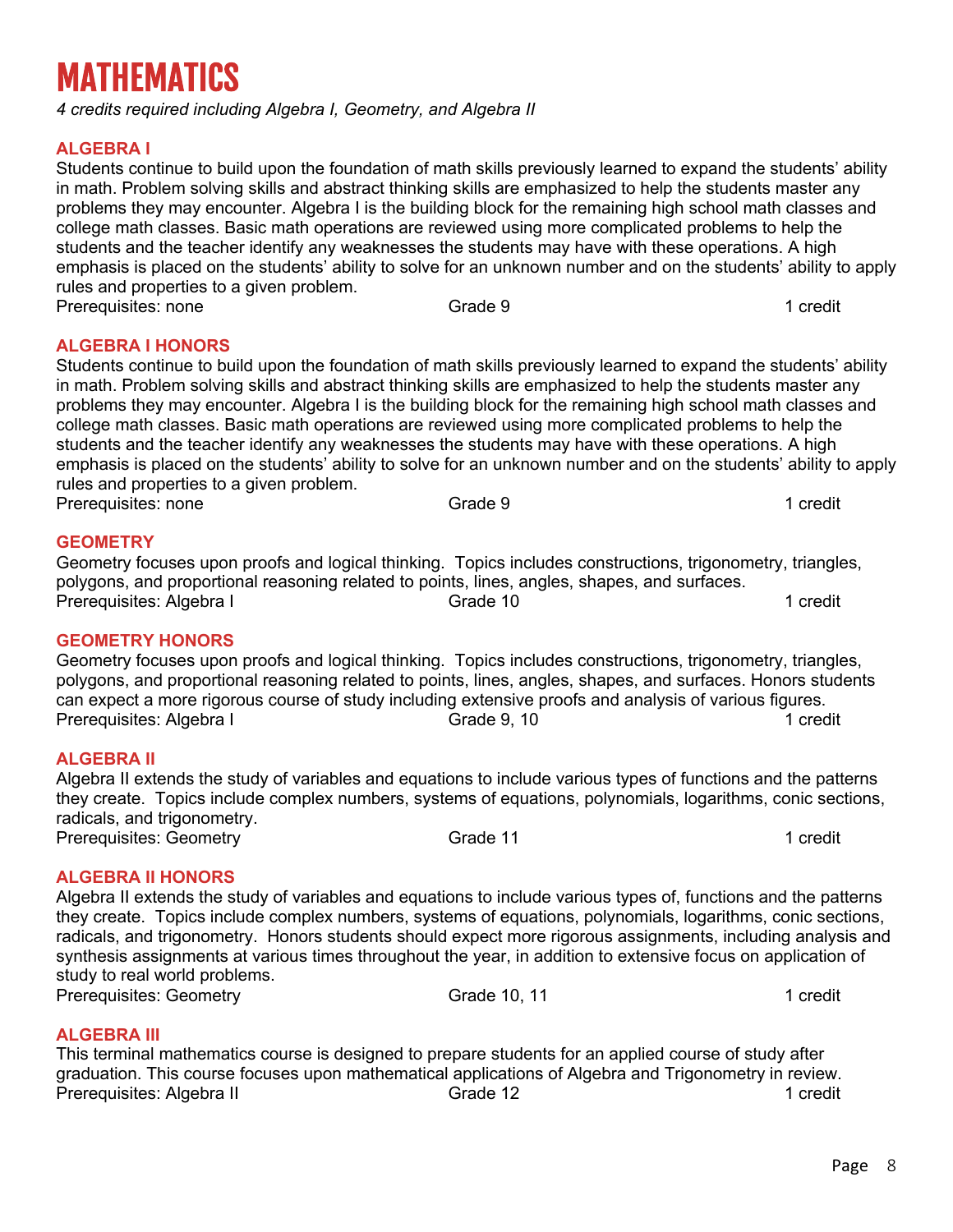#### **PRE-CALCULUS**

Pre-calculus covers the same topics as Honors Pre-calculus, but not as thoroughly, and at a slower pace. Students hoping to take Calculus senior year are cautioned not to take this class because they will be required to do considerable work over the summer to make-up the material not completed in the Honors level of Precalculus.

Prerequisites: Algebra II and the Contract of Grade 11, 12 and the Contract of Terredit Contract of Terredit

#### **PRE-CALCULUS HONORS**

Honors Pre-calculus is a fast-paced class that is the prerequisite for AP Calculus. In it we study both highly advanced functional concepts, and trigonometry, that are based heavily on previous coursework. The course is at an accelerated pace.

*Pre-Calculus Honors students should have a 3.0 math grade point average and/or 24 ACT Math sub-score.*  Prerequisites: Algebra II entertainment of the Grade 11, 12 and 1 credit the 1 credit

#### **DUAL ENROLLMENT COLLEGE ALGEBRA AND TRIGONOMETRY**

College Algebra: Functions (e.g., polynomial, exponential, and logarithmic). Zeroes of polynomials. Solutions of systems of equations and inequalities. Selected topics from algebra such as matrices and determinants, partial fractions, and the binomial theorem. Trigonometry: Trigonometric functions, identities, graphs, equations, harmonic motion, trigonometric form of complex numbers, vectors, dot product, and conics. Applications of trigonometric functions.

*Dual Enrollment students should have a 3.0 overall grade point average and 25 ACT Math sub-score.*  Prerequisites: Algebra II Honors **Grade 11, 12** 1 credit

## MATH ELECTIVES

#### **ACT PREP**

ACT Prep is a class designed to cover the content areas of the ACT to prepare students to take the ACT their junior year: English, Mathematics, Reading, Science, and Writing. English measures punctuation, grammar and usage, sentence structure, strategy, organization, and style. Math measures pre-algebra, elementary algebra, algebra, coordinate geometry, plane geometry and trigonometry. Reading measures reading comprehension through passages and objective questions that are explicitly stated as well as questions that have implicit meanings. Science measures the interpretation, analysis, evaluation, reasoning, and problemsolving skills. Students are required to take the ACT at least one time while enrolled in the course. Prerequisites: Geometry **Contract Contract Contract Contract Contract Contract Contract Contract Contract Contract Contract Contract Contract Contract Contract Contract Contract Contract Contract Contract Contract Contract**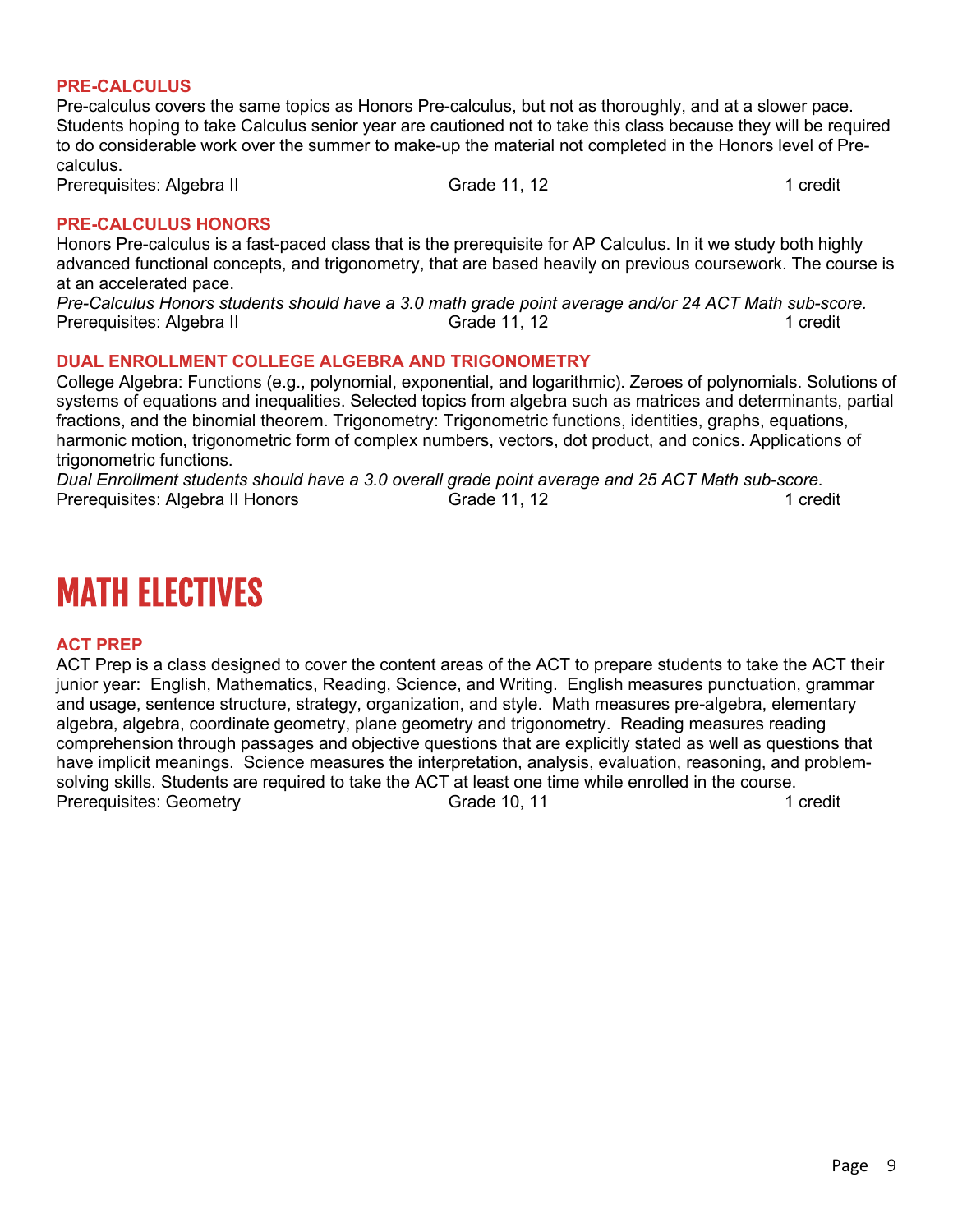**BIOLOGY** Biology I is a laboratory science course that investigates the relationship between structure and function from

molecules to organisms and systems, the interdependence and interactions of biotic and abiotic components of the environment, and systems, the interdependence and interactions of biotic and abiotic components of the environment, and mechanisms that maintain continuity and lead to changes in populations over time. Students explore biological concepts through an inquiry approach. Embedded standards for Inquiry, Technology & Engineering, and Mathematics are taught in the context of the content standards for Cells, Interdependence, Flow of Matter and Energy, Heredity, and Biodiversity and Change. Prerequisites: none example and the Grade 9 1 credit credit of the Magnus of the Grade 9 1 credit

### **BIOLOGY HONORS**

Honors Biology is an in-depth laboratory science course, with high expectations, that investigates the relationship between structure and function from molecules to organisms and systems, the interdependence and interactions of biotic and abiotic components of the environment, and mechanisms that maintain continuity and lead to changes in populations over time. Students explore biological concepts through an inquiry approach. Prerequisites: none and a set of the Grade 9 1 credit of the Grade 9 1 credit 1 credit

### **CHEMISTRY**

This course explores matter, atomic theory, periodic law, compounds, chemical equations, solutions and acids/bases. Lots of lab work and activities will reinforce the material to help the students master the concepts. The course will move at a steady pace and include application of math. Prerequisites: Biology Channel Communication Credit Communication Credit Credit Credit

### **CHEMISTRY HONORS**

This course explores atomic theory, nuclear chemistry, periodic law, organic chemistry, chemical reactions, chemical equilibrium, and kinetics. A strong emphasis will be placed on theory and math application. Because of this strong emphasis on math application and theory, it is required that students possess excellent math skills in Algebra I. Prerequisites: Biology, Algebra I Grade 10 6 Grade 10 1 credit

## SCIENCE ELECTIVES

## **ANATOMY AND PHYSIOLOGY**

Human Anatomy and Physiology is a laboratory science course that includes of an in-depth study of the body systems that maintain homeostasis from anatomical, physiological, and histological perspectives. Students explore anatomical and physiological concepts through an inquiry-based approach. Embedded standards for Inquiry and Technology & Engineering are taught in the context of the content standards for Anatomical Orientation, Protection, Support, and Movement, Integration and Regulation, Transportation, Absorption and Excretion, and Reproduction, Growth, and Development. Prerequisites: Chemistry **Example 20** 11, 12 **Prerequisites: Chemistry Grade 11, 12** 1 credit

## **ANATOMY AND PHYSIOLOGY HONORS**

After a brief overview of all the systems, anatomic terms, cells and tissues, this course will take an in depth look at all 11 organ systems of the human body. Case studies will coincide with several of the units and many labs and hands-on activities will reinforce what the student is learning. Students will dissect a brain, cow eye, sheep heart and sheep kidney through the year. The course concludes with the dissection of a cat with lab practicals that serve as a great review of the entire year. This is a great course for any student considering a career in the medical field and students wanting to understand their body better.

## SCIENCE

*3 credits required including Biology and Chemistry*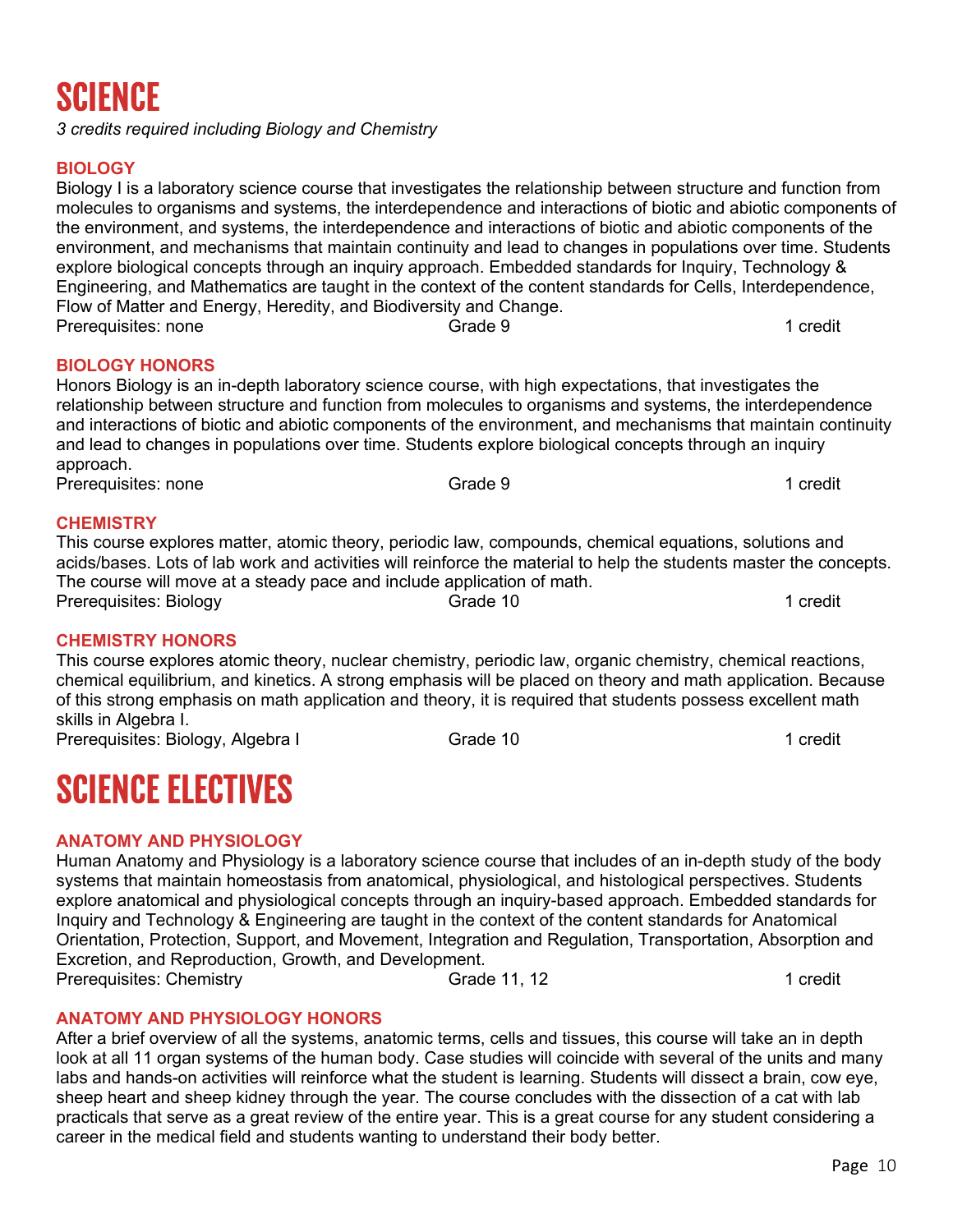This course requires extensive reading and lab work. Topics covered will include but not limited to molecular biology, cell mechanics, genetics, evolution, and ecology. This course is designed to challenge students with an in-depth study of biology. Because of the extensive reading and lab work, specific numbers of hours of class sessions are required. The curriculum is designed by the College Board. Upon successful completion of this course, students may be able to earn college credit based on results of the national exam at the end of the course.

*AP Biology students should have 3.5 science grade point average.*  Prerequisites: Biology Honors, Chemistry Honors Grade 11, 12 1 1 credit

#### **INTRODUCTION TO HEALTH SCIENCE**

The course serves as the foundation for Health Science, introducing students to topics such as the history of the medical profession, safety, medical terminology, infection control and the various jobs available in health care. The course focuses on day-to-day skills and expectations for health professionals, which include promoting wellness, maintaining a safe environment, and creating medical records. The course will also teach students basic First Aid such as Cardiopulmonary Resuscitation (CPR), the Heimlich maneuver, automated external defibrillator (AED) use, and anaphylactic emergency epinephrine (EpiPen) use. Pre-requisite: Biology Honors recommended Grade 11, 12 1 credit

#### **FORENSIC SCIENCE**

Forensic Science integrates science, mathematics, technology, history, and political science along with writing and presentation skills using real-life applications and case studies.

| Prerequisites: Chemistry | Grade 11, 12 | 1 credit |
|--------------------------|--------------|----------|
|                          |              |          |

#### **PHYSICS HONORS**

This course explores concepts that include but are not limited to: mechanics, thermodynamics, wave theory, optics, electricity, electromagnetic field application, and technology. This course will include a strong emphasis on the use of equations and problem solving. This course will provide students with a challenging and rigorous curriculum and foundation for work in more advanced level courses.

Prerequisites: Geometry Honors, Chemistry Honors Grade 11, 12 1 Credit

#### **PLANT SCIENCE**

Students will learn the fundamental skills relating to plant propagation, plant nutrition, garden produce production and seed banks. They will learn the basics of plant physiology and mycology. Students learn the importance of proper soil structure and Ph. Students will sprout and grow plants for produce production in the fall and spring. Students will make sedum gardens. This course will provide hands-on project-driven learning utilizing the school's outdoor classroom, Mary Margaret's Garden. The nine raised beds in the Bee's Bounty Community Garden will be our outdoor classroom. The biology lab and indoor grow stations will provide winter plant propagation. Students will collect seeds from the garden and establish a seed bank. In the winter students will be introduced to landscape design and plan the summer produce garden. Students will share their successful produce production, sedum gardens, flower arrangements, flavored vinegars, and seeds with their families.

Prerequisites: none

| Grade 9-12 | 1 credit |
|------------|----------|

#### **TURF MANAGEMENT**

The course is designed to prepare the young individuals in this class to pursue a career in the Turfgrass Management industry, whether it be in Sports Turf, Golf, Agriculture, Seed/Fertilizer Sales or Landscape Management. This class will give students the working knowledge of how to properly care for and maintain sports fields, home landscapes, etc. as well as examine the business side of Turf Management (ordering from vendors, market prices, company exposure). The course will discuss operations and everyday machinery use, basic management practices, soil conservation, chemical applications, growth, mowing, painting, aerating and so much more. Hands-on learning will include helping to maintain athletic fields at the school. Prerequisites: none and the Grade 9-12 credit of the Grade 9-12 credit of the Material Structure of the Materia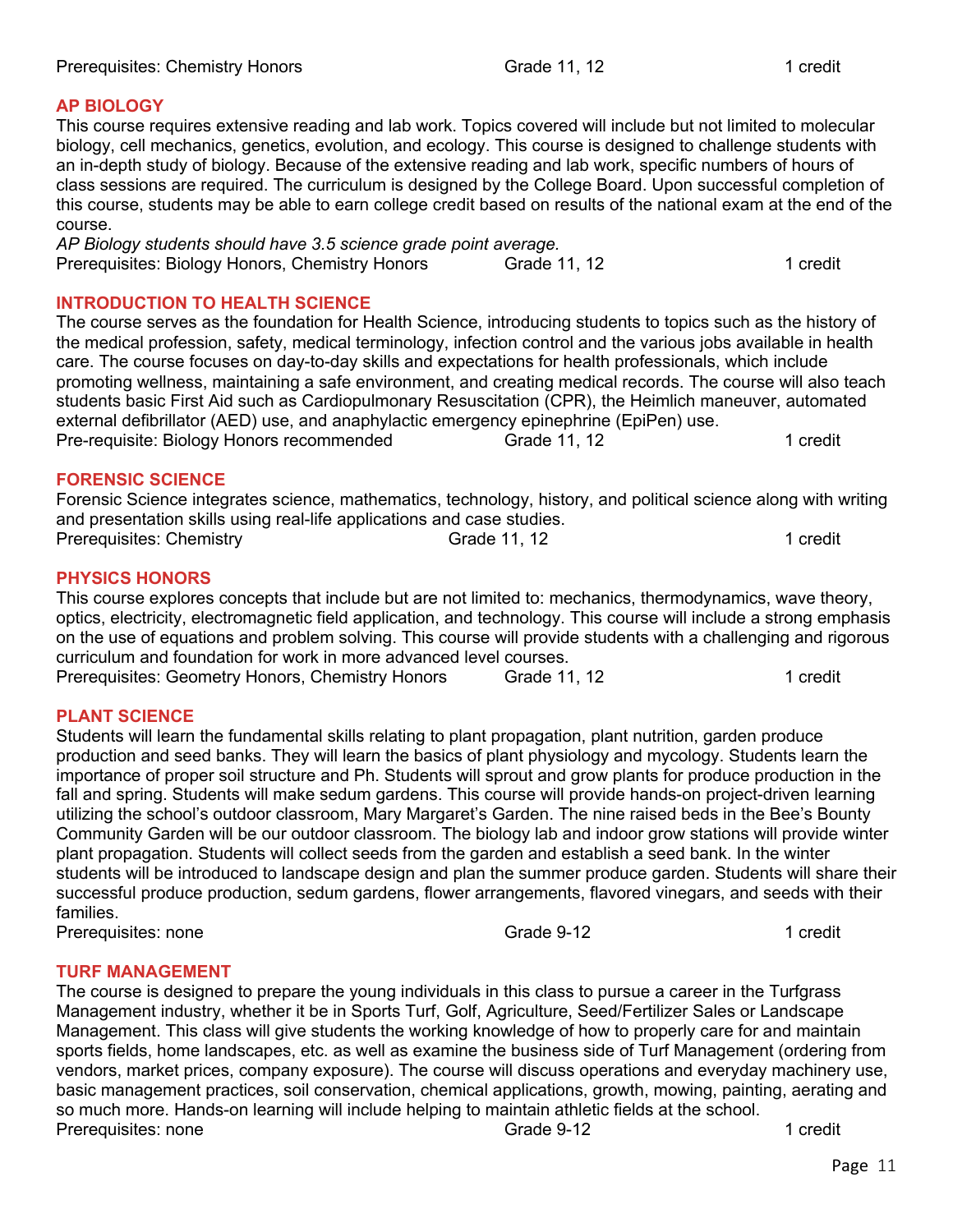## SOCIAL STUDIES

*4 credits required, including World History or Geography, U.S. History, Government, Economics, and Bible* 

#### **WORLD HISTORY**

This extensive World History course begins with Renaissance period and ends with the various complexities of the post-9/11 period. In between, students compare, contrast, and analyze the Renaissance and Reformation, the Age of Exploration and Enlightenment, Asian and Middle Eastern Empires, the Monarchies of Europe, the Scientific and Industrial Revolutions, the American and French Revolutions, the Reign of Napoleon, European Nationalism, Colonialism, Changing Empires and Latin American Independence, the great World Depression, World Wars I and II, the Russian Revolution, the Cold War, Communist China, the Struggle for Southeast Asian Independence, Pacific Rim Economies, Modern Africa, the Middle East, Latin America, Europe, and the United States. Geo-politics and geographical regions are taught alongside the World History curriculum. Prerequisites: none example and the Grade 10 credit of the Grade 10 credit and the 1 credit

#### **WORLD HISTORY HONORS**

This extensive World History course begins with Renaissance period and ends with the various complexities of the post-9/11 period. In between, students compare, contrast, and analyze the Renaissance and Reformation, the Age of Exploration and Enlightenment, Asian and Middle Eastern Empires, the Monarchies of Europe, the Scientific and Industrial Revolutions, the American and French Revolutions, the Reign of Napoleon, European Nationalism, Colonialism, Changing Empires and Latin American Independence, the great World Depression, World Wars I and II, the Russian Revolution, the Cold War, Communist China, the Struggle for Southeast Asian Independence, Pacific Rim Economies, Modern Africa, the Middle East, Latin America, Europe, and the United States. Geo-politics and geographical regions are taught alongside the World History curriculum. Prerequisites: teacher recommendation example of Grade 10 and the credit of credit

#### **AP WORLD HISTORY**

In AP World History: Modern, students investigate significant events, individuals, developments, and processes from 1200 to the present. Students develop and use the same skills, practices, and methods employed by historians: analyzing primary and secondary sources; developing historical arguments; making historical connections; and utilizing reasoning about comparison, causation, and continuity and change over time. The course provides six themes that students explore throughout the course in order to make connections among historical developments in different times and places: humans and the environment, cultural developments and interactions, governance, economic systems, social interactions and organization, and technology and innovate. Prerequisites: none and a set of the Grade 10 and the Grade 10 and 1 credit

#### **UNITED STATES HISTORY**

After a review of the country's beginnings, the class will focus on America from post-Reconstruction to the Present. Students will examine the causes and consequences of the Industrial Revolution and America's growing role in world diplomatic relations, including the Spanish American War and World War I. Students will study the goals and accomplishments of the Progressive movement and the New Deal. Students will also learn about the various factors that led to America's entry into World War II, as well as its consequences for American life. Students will explore the causes and course of the Cold War. Students will study the important social, cultural, economic, and political changes resulting from the Civil Rights Movement, the Cold War, and recent events and trends that have shaped modern-day America. Additionally, students will learn the causes and consequences of contemporary issues impacting their world today. Students will continue to use skills for historical and geographical analysis as they examine American history since Reconstruction with special attention to Tennessee connections in history, geography, politics, and people. Students will continue to learn fundamental concepts in civics, economics, and geography within the context of United States history. The reading of primary source documents is a key feature of United States history standards. Finally, students will focus on current human and physical geographic issues important in contemporary America and the global society.

Prerequisites: World History **Crame Communist Crame Crame Crame Crame Crame Crame Crame Crame Crame Crame Crame C**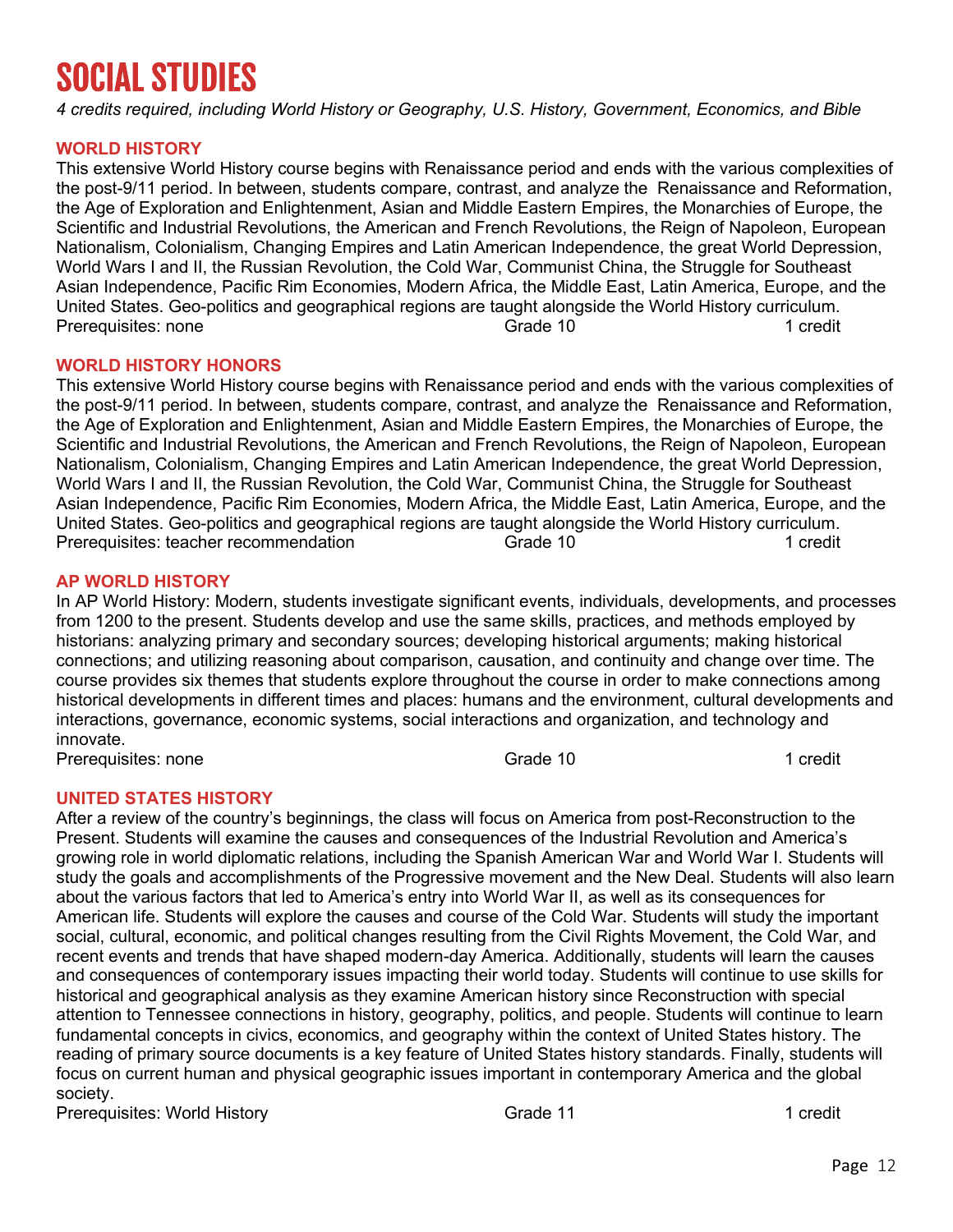#### **AP UNITED STATES HISTORY**

The AP U.S. History course focuses on the development of historical thinking skills (chronological reasoning, comparing and contextualizing, crafting historical arguments using historical evidence, and interpreting and synthesizing historical narrative) and an understanding of content learning objectives organized around seven themes, such as identity, peopling, and America in the world. In line with college and university U.S. history survey courses' increased focus on early and recent American history and decreased emphasis on other areas, the AP U.S. History course expands on the history of the Americas from 1491 to 1607 and from 1980 to the present. It also allows teachers flexibility across nine different periods of U.S. history to teach topics of their choice in depth.

Prerequisites: AP Geography or AP World History Grade 11 credit

#### **GOVERNMENT**

Students will study the purposes, principles, and practices of American government as established by the Constitution. Students are expected to understand their rights and responsibilities as citizens and how to exercise these rights and responsibilities in local, state, and national government. Students will learn the structure and processes of the government of the state of Tennessee and various local governments. The reading of primary source documents is a key feature of United States Government and Civics standards. Prerequisites: U.S. History **Crack Communist Crack Communist Crack** Grade 12 1 credit

#### **AP GOVERNMENT**

This college-level course is designed to be an introduction to the United States national government, political system, institutions, policies, interactions, roles, and behaviors that characterize the political culture of the United States. Over the course of two semesters, students will study the foundations of American government, government institutions, political processes and examine policy choices. The course examines politically significant concepts and themes, through which students learn to apply disciplinary reasoning, assess causes and consequences of political events, and interpret data to develop evidence-based arguments. To validate the courses scope and rigor, each student is required to take the AP Government and Politics exam at the end of the school year.

Prerequisites: AP U.S. History **Example 2** 1 credit

#### **ECONOMICS**

This course introduces economic analysis of individual, business, and industry choices in the market economy. Topics include the price mechanism, supply and demand, optimizing economic behavior, costs and revenue, market structures, factor markets, income distribution, market failure, and government intervention. Prerequisites: none Crack Control of Grade 12 and Crack Control of Credit Control of Credit Control of Credit Control of Credit Control of Credit Control of Credit Control of Credit Control of Credit Control of Credit Cont

## SOCIAL STUDIES ELECTIVES

#### **AP PYSCHOLOGY**

The AP Psychology course introduces students to the systematic and scientific study of human behavior and mental processes. While considering the psychologists and studies that have shaped the field, students explore and apply psychological theories, key concepts, and phenomena associated with such topics as the biological bases of behavior, sensation and perception, learning and cognition, motivation, developmental psychology, testing and individual differences, treatments of psychological disorders, and social psychology. Throughout the course, students employ psychological research methods, including ethical considerations, as they use the scientific method, evaluate claims and evidence, and effectively communicate ideas. This course is equivalent to an Introduction to Psychology class in college. Students enrolled in this course are required to take the AP Exam in May and pay for its fees. Prerequisites: Biology Honors **Crack Contract Crack** Grade 10-12 1 credit

#### **BIBLE**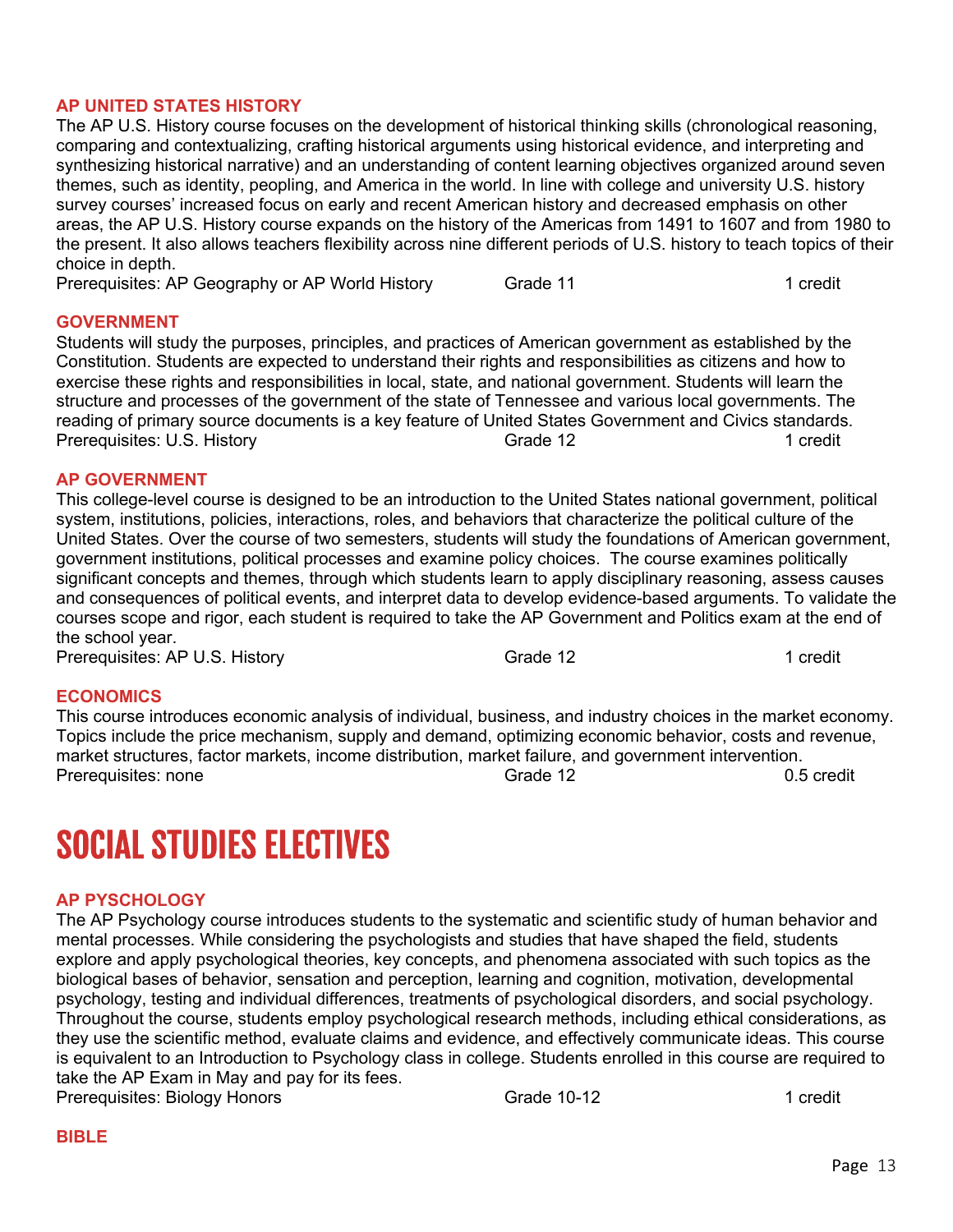This semester long Bible class will give students a great overview of the Bible from a chronological approach. The course will break the Scriptures into 14 eras which will help the students gain a great understanding of the grand story of the Bible and how it relates to them today. The course will also require Scripture memory and help students to become familiar with finding verses in the Bible. Prerequisites: none Grade 9 0.5 credit

### **CRIMINAL JUSTICE**

Criminal Justice serves as a comprehensive survey of how the law enforcement, legal, and correctional systems interact with each other in the United States. Upon completion of this course, proficient students will understand the context of local, state, and federal laws, the concepts of crime control and the judicial process, and the importance of communications and professionalism in law enforcement. Students will have an understanding of sentencing and corrections and juvenile justice. Prerequisites: none and the Grade 11-12 credit in the Grade 11-12 and the Material Street and the Materia of the Materia of the Materia of the Materia of the Materia of the Materia of the Materia of the Materia of the Mate

#### **CONTEMPORARY ISSUES**

Students will use inquiry skills to examine the issues that impact the contemporary world. Included in the course will be analysis of the historical, cultural, economic, and geographic factors that have raised certain issues to levels of concern in our nation and around the globe. Students will engage in research and problem solving in order to better understand and assess significant current issues. Prerequisites: none and the Grade 12 credit of the Grade 12 credit of the Magnus of the Magnus of the Magnus of the Magnus of the Magnus of the Magnus of the Magnus of the Magnus of the Magnus of the Magnus of the Magnus o

#### **LIFE SKILLS**

A primary purpose of high school is to prepare students for college or other further studies, but successful young adults must also perform in real-world situations. Life Skills is designed to increase student knowledge and skills necessary for everyday living. The course emphasizes automotive management, professional requirements and social etiquette, finances and budgeting, and basic self-care such as cooking, laundry, making medical appointments. Prerequisites: none and a set of the Grade 12 and the Grade 12 and the Material Street and the Materia of the Materia of the Materia of the Materia of the Materia of the Materia of the Materia of the Materia of the Materia

#### **PSYCHOLOGY**

Students will study the development of scientific attitudes and skills, including critical thinking, problem solving, and scientific methodology. Students will also examine the structure and function of the nervous system in human and non-human animals, the processes of sensation and perception, and life span development. Students will study social cognition, influence, and relations. Students will examine social and cultural diversity and diversity among individuals. Students will study memory, including encoding, storage, and retrieval of memory. Students will also study perspectives of abnormal behavior and categories of psychological disorders, including treatment thereof. Students will elaborate on the importance of drawing evidence-based conclusions about psychological phenomena and gain knowledge on a wide array of issues on both individual and global levels. Throughout the course, students will examine connections between content areas within psychology and relate psychological knowledge to everyday life. Students will explore the variety of careers available to those who study psychology. Prerequisites: none Grade 9-12 Crackers and Grade 9-12 Credit

#### **SOCIOLOGY**

Students will explore the ways sociologists view society, and also how they study the social world. In addition, students will examine culture, socialization, deviance and the structure and impact of institutions and organizations. Also, students will study selected social problems and how change impacts individuals and societies. Prerequisites: none Grade 9-12 0.5 credit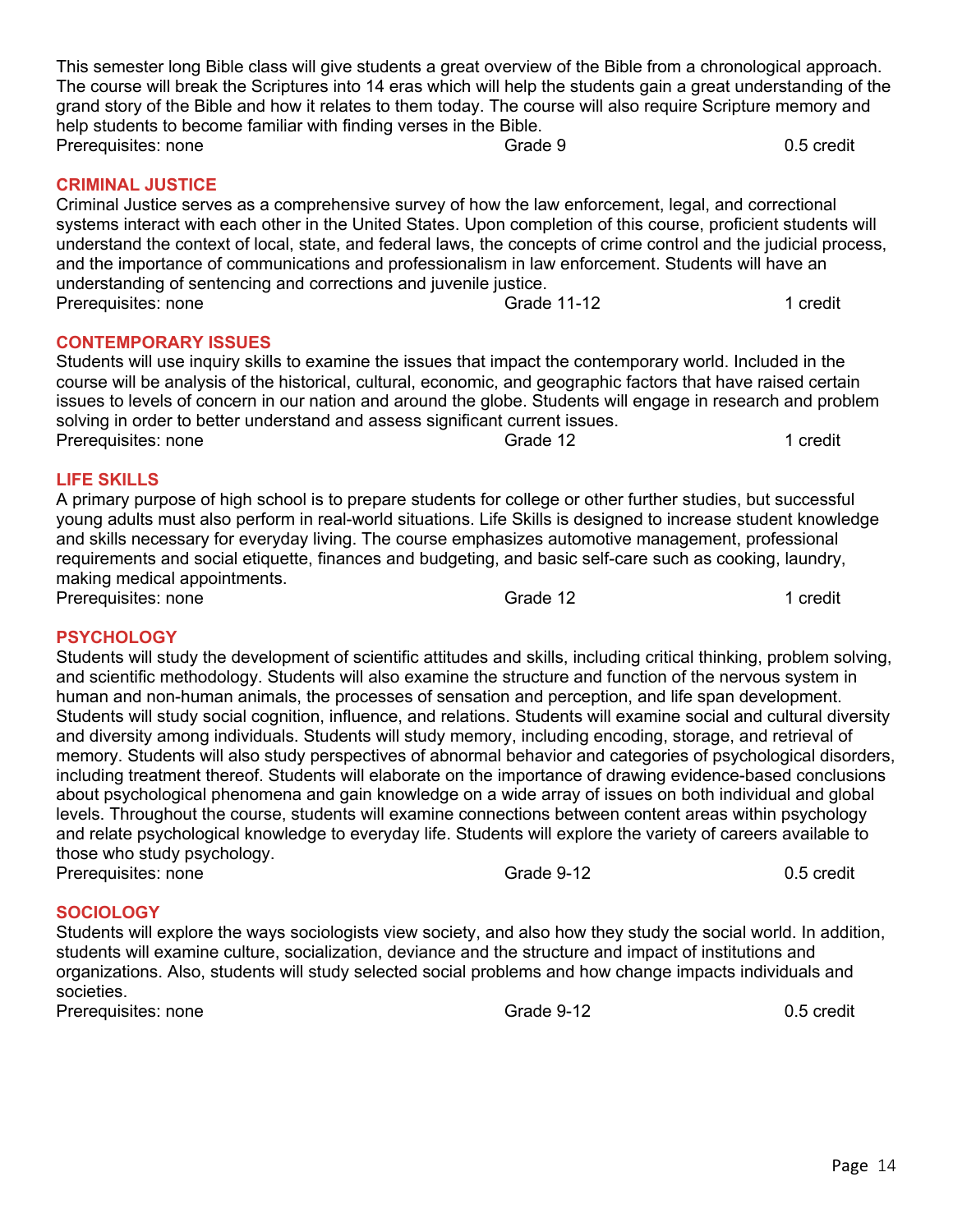## FOREIGN LANGUAGE

*2 credits required*

### **SPANISH I**

This course is a general introduction to the language through pronunciation, vocabulary, culture and basic grammatical structures via multi-media resources and traditional methods. Emphasis will be placed on the four skills of listening, reading, writing and speaking. Students should have the ability to carry on a simple conversation in both the present and past tenses. Students will be provided with instruction that teaches a basic understanding of Hispanic culture, vocabulary, and grammatical concepts. Prerequisites: none example and the Grade 9 1 credit contract of the Grade 9 1 credit

#### **SPANISH I HONORS**

This course is a general introduction to the language through pronunciation, vocabulary, culture and basic grammatical structures via multi-media resources and traditional methods. Emphasis will be placed on the four skills of listening, reading, writing and speaking. Students should have the ability to carry on a simple conversation in both the present and past tenses. Students will be provided with instruction that teaches a basic understanding of Hispanic culture, vocabulary, and grammatical concepts. Prerequisites: none and a set of the Grade 9 1 credit in the Grade 9 1 credit in the 1 credit in the 1 credit

#### **SPANISH II**

This course requires sufficient knowledge gained from Spanish I. It will also reinforce the Spanish I skills of listening, reading, writing and speaking. Instruction is given for improving pronunciation, mastering the basic grammatical structures, and increasing proficiency in communication and functional vocabulary. Students will review the present and past tenses along with all the irregular verb forms. Students will be expected to apply grammar skills and vocabulary knowledge through more proficient writing and speaking. There will be periodic instruction and activities in Hispanic culture. Prerequisites: Spanish I Grade 10 and Grade 10 and Grade 10 and 1 credit

#### **SPANISH II HONORS**

This course will encompass the same scope as the standard level, but students are expected to take greater responsibility for studying the material outside of class and to learn it earlier and more thoroughly. Specifically, this means that there is less time in-class spent on the fundamental material, thereby allowing for additional cultural studies, conversation development, writing proficiency, reading, and hands-on activities. This class is intended for highly-motivated students who want to partake in more rigorous content with the intention of continuing Spanish at higher levels. Additional assignments may cover, but are not limited to, areas of culture, writing short essays, daily conversation, reading literature, watching and evaluating videos and/or giving oral presentations. It will also be necessary to actively and willingly participant in the verbal practice of the language. The major goal of this Honors course is to help students attain a higher and more accurate proficiency in the Spanish language. Prerequisites: Spanish I Honors **Crack Crack Crack Crack Crack** Crack Credit 1 credit

#### **SPANISH III HONORS**

Students enrolled in this course have successfully completed Spanish II. Students in this course should be able to carry on conversations in Spanish with ease, having good pronunciation and little to no grammatical errors. Students will continue the development of their listening, speaking, reading, and writing skills, with heavy emphasis on vocabulary and grammatical structures. Having mastered the present and past tenses in Spanish I and II, students will focus on other tenses such as the present perfect and subjunctive mood. Upon completion of Spanish III students should be able to not only speak Spanish with ease, but also write in Spanish with ease.

Prerequisites: Spanish II Honors and Crack and Grade 11, 12 and 1 credit

| Grade 11, 12 |  |  |
|--------------|--|--|
|--------------|--|--|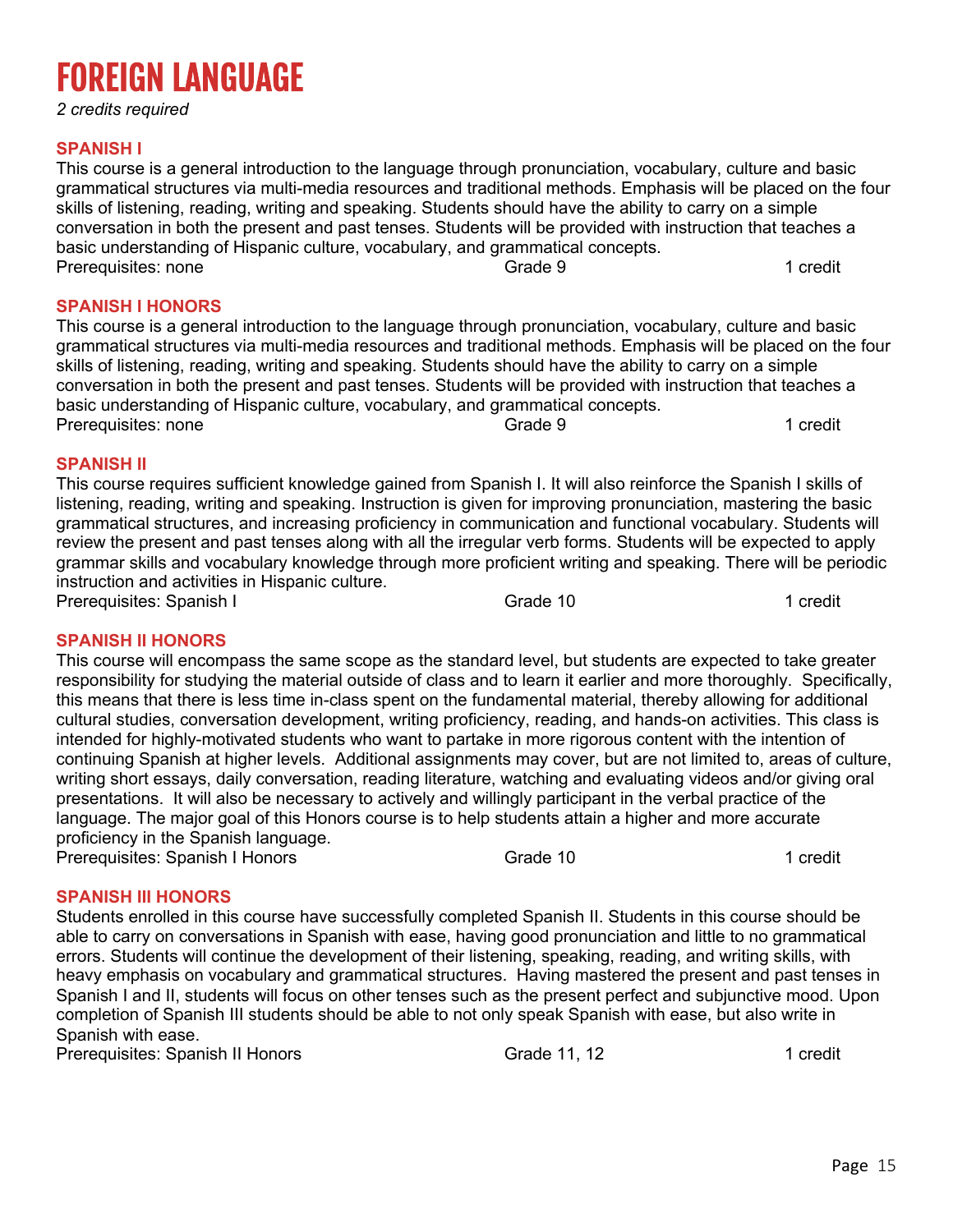## **DUAL ENROLLMENT SPANISH**

An introductory course emphasizing listening, speaking, reading and writing offered through the Univeristy of Tennessee Martin. The dual enrollment Spanish iv course is made up of SPAN 111 in the fall and SPAN 122 in the spring.

Prerequisites: Spanish III Honors **Grade 12** 67 and 57 and 57 and 57 and 57 and 57 and 57 and 57 and 57 and 57 and 57 and 57 and 57 and 57 and 57 and 57 and 57 and 57 and 57 and 57 and 57 and 57 and 57 and 57 and 57 and 57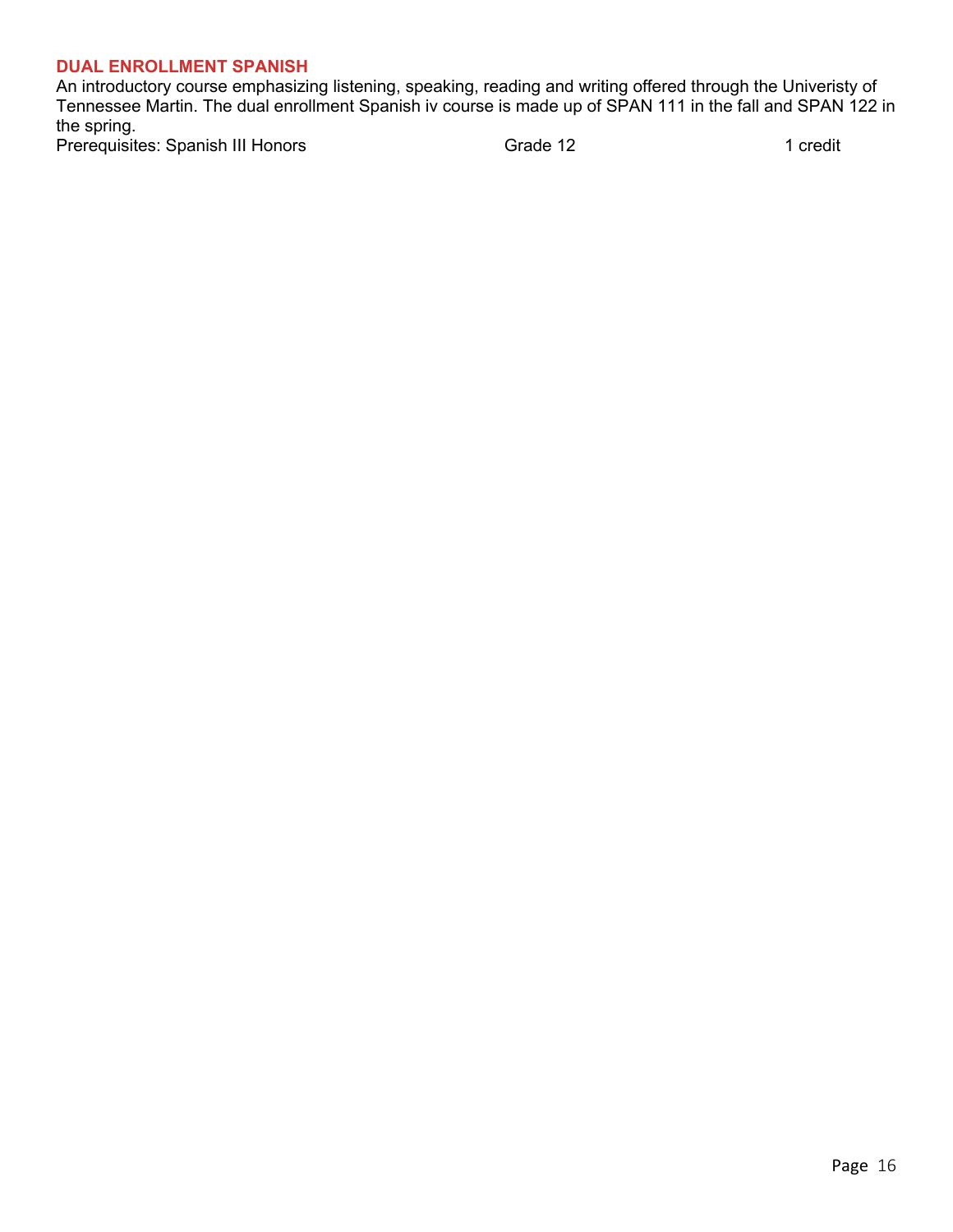## BUSINESS AND TECHNOLOGY

*1 credit required, including Computer Applications and Personal Finance*

#### **ACCOUNTING**

This course instructs students on basic accounting procedures and principles such as journalizing and posting; use of a balance sheet, income statement, and statement of owner's equity; maintaining records for proprietorships and corporations; analyze financial data using the basic accounting cycle; and many other standard operating procedures for business. Prerequisites: none example and the Grade 10-12 and the 1 credit

#### **MARKETING**

The course focuses on the study of marketing concepts and their practical applications. Students will examine the risks and challenges that marketers face to establish a competitive edge in the sale of products and services. Topics covered include e-marketing & social networking, green marketing, the global marketplace, and career opportunities. Prerequisites: none example and the Grade 9-12 credit of the Grade 9-12 and the Mateus of the Grade 9-12 and the Mateus of the Mateus of the Grade 9-12 and the Mateus of the Mateus of the Mateus of the Mateus of the Mateus

#### **COMPUTER I**

This course is designed to improve student use and understanding of information age technology. Mastering the standards will enable students to learn about and effectively access and use technology resources. Students will use a variety of computer applications and tools and will develop skills that will assist them with efficient production of word processing documents, spreadsheets, and presentations (Microsoft Office Word, Excel, and PowerPoint). Prerequisites: none example and the Grade 9 1 credit credit of the Grade 9 1 credit

#### **COMPUTER II**

Computer science is the process behind the scenes that allows technology to do its job. It is used in many fields, from entertainment and medicine to engineering and business. Coding is a tool we use to do computer science, but computer science as a field encompasses so much more. Computer science is the study of how we solve real human problems using technology. One of the main tools we use for doing computer science is code, or programming. In this class, we will be using Python as our programming language. The Intro to Computer Science class follows the Amazon Future Engineer Curriculum. Prerequisites: Algebra I Grade 10 and Grade 10 and 1 credit

#### **AP COMPUTER PRINCIPLES**

Edhesive has partnered with the University of Texas at Austin's UTeach Institute to launch an online version of the esteemed UTeach CS Principles curriculum. This curriculum has been endorsed by the College Board. UTeach CS Principles has been designed as a year-long high school course that fully addresses the seven "Big Ideas" of computer science and six "Computational Thinking Practices", as specified by the College Board's AP Computer Science Principles curriculum framework. The lessons and materials used throughout this course incorporate Project-Based Learning (PBL), a pedagogical approach that actively engages students in the educational process, improves retention and develops problem-solving, critical thinking, and group communication skills. Through this collaborative, learner-centric approach, students are encouraged to explore the advantages and societal impact of computational technology while developing their own programming and computational thinking skills. The course is roughly 20% coding, and 80% focused on CS applications through project-based, inquiry-based, collaborative learning. Prerequisites: Algebra I Honors **Grade 10, 11, 12** 1 credit

#### **VEX ROBOTICS/3D PRINTING**

Students will use computer software and hardware tools to explore computer programming with Scratch Programming, 3D design (CAD software), 3D printing, and robotics as they engage in this class. This hands-on course is designed to develop computer technology skills for the new jobs of tomorrow.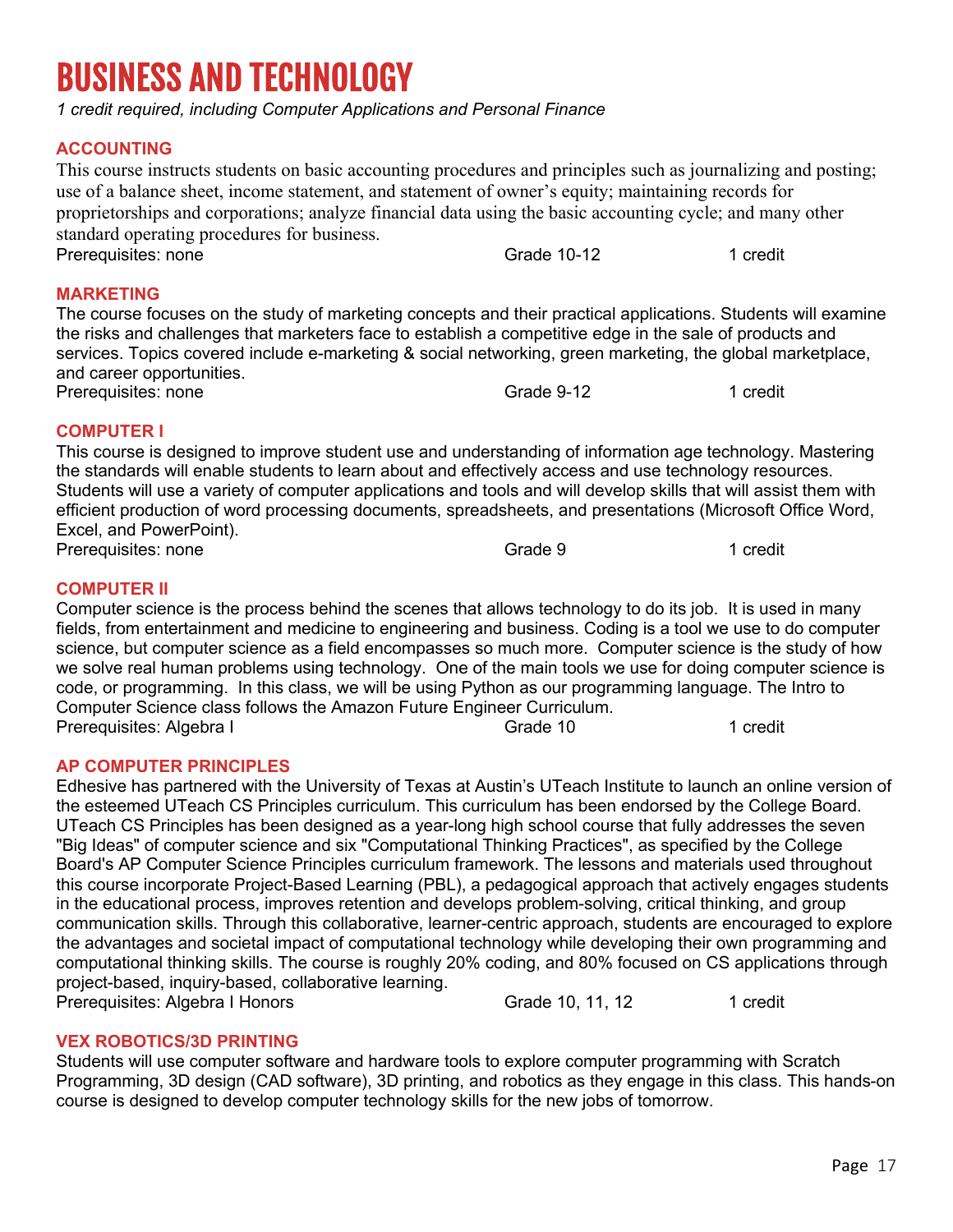VEX - This curriculum leverages the "coolness" of robotics, and the excitement of head to head competition to inspire and engage students. Students will walk through the design and build a mobile robot to play a sport-like game. During this process they will learn key STEM principles, and robotics concepts. At the culmination of this class, they will compete head-to-head against their peers in the classroom, or on the world stage in the VEX Robotics Competition, the largest and fastest growing international robotics competition for middle and high school students. This modular and project-based curriculum teaches the design process in an engaging, hands-on manner to help teachers challenge, motivate, and inspire their students. By moving students through an actual engineering project, students quickly understand the relevance of what they are learning. The curriculum is created to ensure that students with varying learning styles and levels can accomplish the lesson goals. No prior robotics experience is required; beginners are able to advance sequentially through the units to gradually increase their knowledge and skill level. Prerequisites: Computer I Grade 10, 11, 12 1 credit

#### **YEARBOOK**

Yearbook is a year-long elective class which produces the FA yearbook, The students in this class will develop skills in graphic design, digital photography, image manipulation software (Herff Jones Design and PicMonkey), advertising, ad design, proofreading, leadership, and cooperative work groups. The students will take all pictures for the yearbook and will also be responsible for selling yearbook ads. Prerequisites: none example and the Grade 11, 12 and 1 credit

#### **PERSONAL FINANCE**

Real world topics covered will include income, money management, spending and credit, as well as saving and investing. Students will design personal and household budgets utilizing checking and saving accounts, gain knowledge in finance, and debt and credit management. Prerequisites: none Grade 12 Crackers Constants Crackers Crackers Crackers Crackers Constants Credit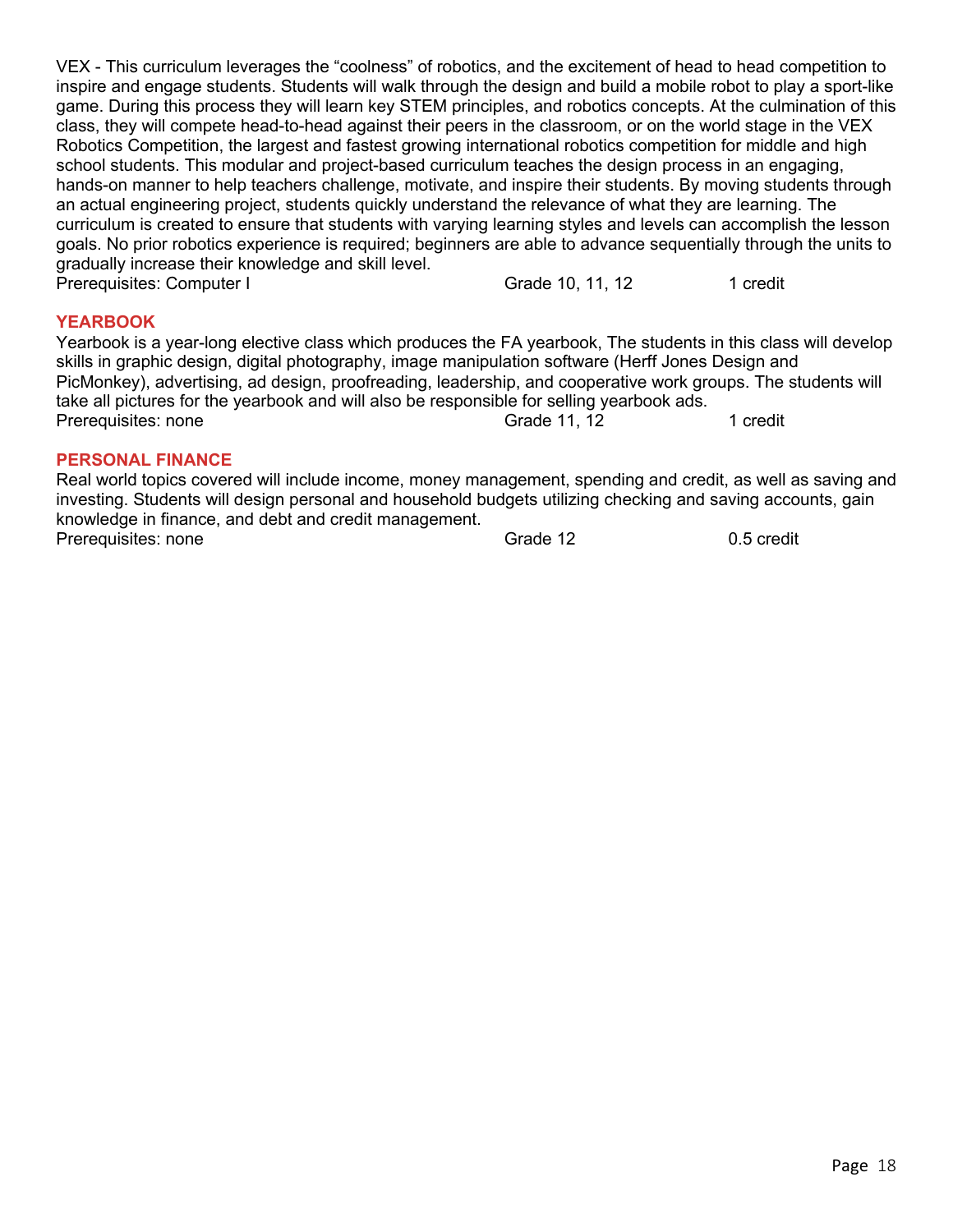#### **BAND**

Upper School Band/Wind Ensemble is a yearlong course that typically consists of 9th, 10th, 11th, and 12th grade students that have had previous instruction on a wind instrument (Flute, Oboe, Bassoon, Clarinet, Saxophone, French Horn, Trumpet, Trombone, Euphonium, and Tuba). Students participating in their first year of High School Band will be enrolled in Percussion Ensemble, where they will build upon instrumental fundamentals and techniques learned in Junior High Band. Throughout the year, focus will largely be on musical development on each student's instrument, with emphasis in sight-reading, balance, tuning, articulation, and tone quality. In the Fall, students will focus on Marching Band. Students will be required to attend all Football Games, Band Competitions, After-School Rehearsals, and Band Camp, which is usually the last two weeks of July. In November, students will transition to Wind Ensemble, where they will work on continuing to develop their instrumental fundamentals and rehearse music as an ensemble on a daily basis. Students are required to participate in all scheduled concerts, as well as Concert Festival. Students will also have the optional opportunity to participate in honor bands in West Tennessee. Concerts at the end of the Fall Semester and Spring Semester count as the students' final exam. Students that are first-year marchers (meaning marching a position on the field) are not permitted to participate in other activities that would prevent them from attending ALL after-school marching rehearsals or band camp. Students that wish to participate in band where such a conflict exists may still do so as a member of front ensemble percussion or as an alternate marcher, though they are still expected to attend all games, competitions, and concerts. If a student participates in front ensemble percussion, and his/her primary instrument is a wind instrument, he/she will transition to that instrument in November and play it for the remainder of the school year. Prerequisites: audition example and the set of the Grade 9-12 and the set of the set of the set of the Security Control of the Security Control of the Security Control of the Security Control of the Security Control of the

#### **FILM AND CINEMA**

This course examines and analyses the technical, psychological, historical and musical aspects of movies and how they affect culture in today's world. Grades will be based around class discussions and quizzes as well as projects using iMovie to be presented in class. Quizzes determine how well the students comprehend underlying messages in movies pertaining to particular areas of focus. Prerequisites: Art I Grade 11-12 and School and School and School and School and School and School and School and School and School and School and School and School and School and School and School and School and School an

#### **PERFORMING ARTS**

Performing Arts is a course that seeks to give students in grades 7 through 12 experience in the study and performance of vocal music, dance, theater, make-up and set design. This course includes instruction in proper vocal technique, dance skills and theatrical arts and requires a simple vocal and acting audition. All students in this class will be required to attend some after school practices and several performances. A few activities will necessitate some missed classes. Fees will be required for dance shoes and one competitive event. Students will need to provide exercise attire for school practice, clothing suitable for painting and makeup for performances. Upon completion of this course, students will be able to identify dramatic structure and choreography and will be well-versed in artistic design for the theater. Prerequisites: audition and the contract of the Credit Credit Credit Credit Credit Credit Credit Credit Credit

#### **PERFORMING ARTS: AUDIO AND PRODUCTION**

Experience behind the scenes of the theatre world in Audio and Production class! Students will learn about stage elements, theatre appreciation, Lights and Lighting Design, Stage properties (props), Costumes/Makeup, Scene Design, Crews/Assignments, Sound Engineering/Recording Box Office/Ticket Sales Publicity during the school year. Students must be available to help out with Performing Arts shows which will be given at the beginning of the school year. Prerequisites: none Crack Control of Grade 9-12 and Credit 1 credit

#### **VISUAL ART I**

This one-year course introduces students to the Elements of Art and Principles of Design while developing drawing skills and painting techniques. Studio experiences in the classroom will give students opportunities to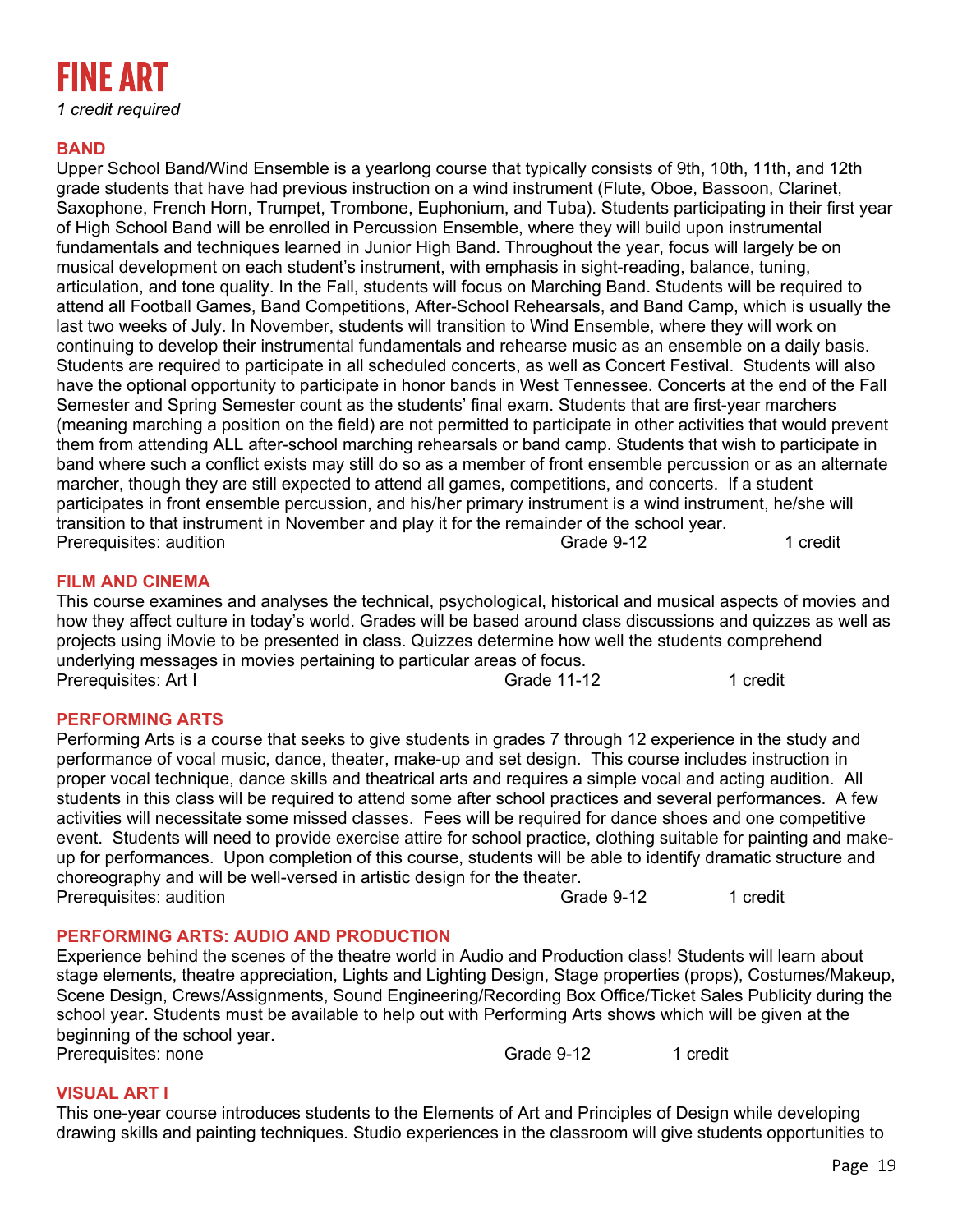experience a variety of media (pencil, pen, ink, charcoal, pastel, watercolor, and tempera paint) while developing student's individual style and creative problem-solving skills. Students will demonstrate their ability to respond, to analyze and to interpret their own artwork and the work of others through discussions, critiques, and writings. Prerequisites: none **1** credit **VISUAL ART II** This one-year course introduces students to the Elements of Art and Principles of Design while developing drawing skills and painting techniques. Studio experiences in the classroom will give students opportunities to experience a variety of media (pencil, pen, ink, charcoal, pastel, watercolor, and tempera paint) while developing student's individual style and creative problem-solving skills. Students will demonstrate their ability to respond, to analyze and to interpret their own artwork and the work of others through discussions, critiques, and writings. Prerequisites: Art I Grade 10 and Credit Credit Credit Credit Credit Credit Credit **VISUAL ART III** An advanced level course in drawing and painting with an emphasis on developing a greater depth of

understanding of art and application of the Elements of Art and Principles of Design to their work in a variety of media. Studio experiences include drawing, painting, illustration, and printmaking projects. Each student will demonstrate progress over time by developing a body of work and organizing a portfolio. Prerequisites: Art II Credit Contract Contract Contract Credit Credit Credit Credit

#### **VISUAL ART IV**

An advanced level course in drawing and painting with an emphasis on developing a greater depth of understanding of art and application of the Elements of Art and Principles of Design to their work in a variety of media. Studio experiences include drawing, painting, illustration, and printmaking projects. Each student will demonstrate progress over time by developing a body of work and organizing a portfolio. Prerequisites: Art III Camera Control of Care Control of Credit Control of Credit Control of Credit Control of Credit